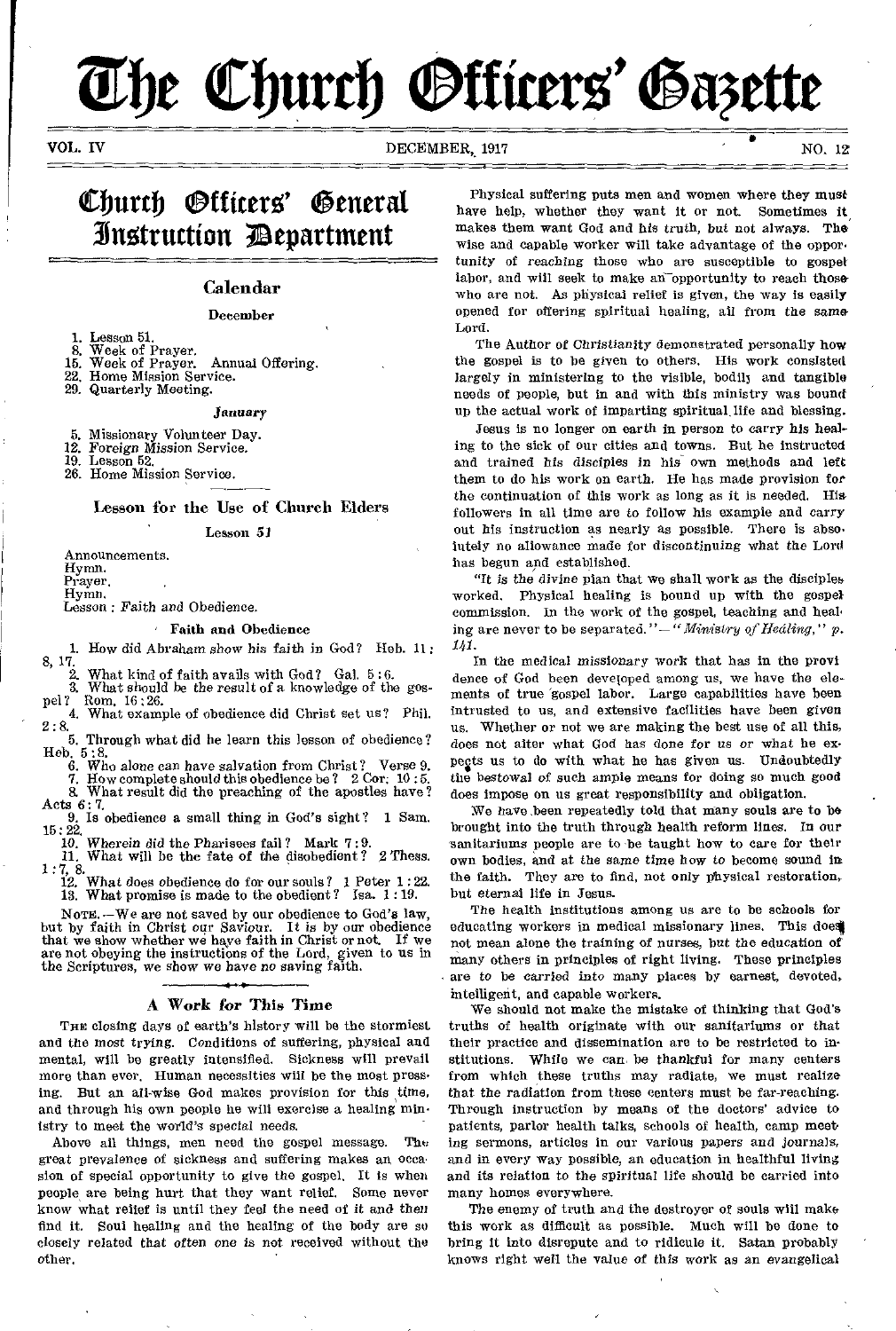factor. -He no doubt realizes the important place it is to fill in these last days. He recognizes that it is the means the Lord is using in a special manner for reaching many souls in all lands.

The holy \*dignity with which God has invested true medical missionary work gives us to know that its success rests in its being carried forward with sacred devotion. Divine power will more than meet every obstacle. blessing of God is promised to every true-hearted, loyal worker in every right effort to advance this work. Ulti• mate triumph is to attend this phase of God's work along with all the other branches. L. A. HANSEN.

# Elders as Pastors

FAITHFUL, godly men are needed as elders in our churches. I do not know what could have a greater influence for good or for evil, as the case may be, in connection with the movement with which we are connected, than the sort of men who serve as elders in our local churches.

An elder is not simply an officer placed in a position to be recognized as a head ; but a true elder stands as a spiritual leader and guardian of the flock. All that a true shepherd should be in the way of protecting, feeding, and safely leading his flock, the elder, in a spiritual sense, is to be to the church. Many elders have been contented to have the responsibility placed upon them, but they have failed to bestow the kind of labor required upon members of the flock who were in danger. There are many in our churches who should be labored for in a kind and careful way; there are also those who should be counseled, and cautioned, and even corrected, in a kindly spirit; but too often cases needing such help are neglected until they have wandered far away, and complications have come in until there seems to be no remedy for the condition.

Prompt and proper labor by an elder and such associates as he might call in, would no doubt save many who drift away. With such care, too, many church difficulties might be avoided which bring a reproach upon the cause, consume the valuable time of our ministers, and bring discouragement to many souls.

The importance of the elder's work has been underestimated. The strength that his faithful work should bring to the cause has not been fully realized. Where there is a wide-awake, intelligent, consecrated, and caretaking Christian elder, there is a prosperous church. A whole conference of such churches will represent a state of prosperity meaning much to the cause. The elder who acts as a faithful shepherd, giving much time to prayer and to faithful personal labor for his flock, is filling a place of great importance in connection with this closing work, and he may be sure that his labors will not be in vain.

No faithful elder will be contented to see members of his *<sup>V</sup>*flock habitually remaining away from public services and coming far short of what should be required of church members, without promptly investigating their eases, and laboring for them with a love that wins. Usually the one wanderer calls for more solicitude and painstaking labor than do the ninety and nine who seem to be safe within the fold. Too many times it is taken for granted that the younger members of the flock are perfectly safe, when they should have special care. Shepherds are required not only to feed the sheep, but also the lambs. Many times the lambs receive so little attention that we could with no reasonable expectation hope for them to stand.

If you have accepted the eldership in one of our churches, dear brother, you have consented to enter upon a work that affords splendid opportunities for laboring for souls, and for advancing the cause that we all love. May the Lord make<br>you a true shepherd of the flock. E. K. SLADE. you a true shepherd of the flock.

"I IMPLORE you in the name of Christ to no longer be selfishly and wickedly indifferent to your duty. Live unto Christ, who died for you."

## Duties and Qualifications of the Church Clerk

THE church clerk is elected for one year. Usually a sister is chosen to fill this office, and at once enters upon her duties. However, the former clerk should make out a full report of the quarterly meeting and of the election of officers, and record them in the clerk's record book before turning it over to the newly elected clerk.

The clerk should record every business meeting held by the church, and it would be well to make a brief record of any special services, giving the name of the minister conducting the service. Where a clerk has intelligently recorded all the services held by the church, any visiting minister, by looking over the clerk's records, can form a good idea of what has been done, and will know better how to direct his labors.

In addition to the record of meetings held, the clerk should record the names of all who unite with the church, whether by letter or baptism, and all dismissals, whether by letter, apostasy, or death. All these records should be brief, yet comprehensive enough to give the exact particulars of all transactions. In important actions of the church it would be well to record the names of those making and seconding motions.

The clerk can do much to encourage the members, and especially those who are absent. It is desired that every member of the church report in some way his standing at least once a quarter. Many of our churches have a scattered membership who cannot attend regularly. Some, for various reasons, live for years isolated from the church in which they hold their membership—sometimes in distant conferences. Two or three weeks before the close of the quarter the clerk should write a kind Christian letter to all such, and if possible secure a letter from each to be read at the coming quarterly meeting. These letters are always a great encouragement and blessing to the church. In this correspondence the matter of tithe paying and other Christian duties can be mentioned in a judicious way. It would be well for the clerk to encourage all absent members, if at all consistent, to unite with the church nearest to the place where they reside. The clerk should endeavor to become acquainted with every member at least by correspondence, and to be in such close touch with them that she may be able to give valuable information regarding their whereabouts and spiritual condition.

It will readily be seen that in order to keep an intelligent record of the church proceedings, to keep in touch with its members, and to do the missionary work devolving upon the clerk, the person selected should be a consecrated Christian. She should also be competent to write an intelligent record of events, and all minutes should be neatly recorded in the clerk's record book as soon after the meetings are held as practicable. It would be well to write out the report and corfect it before recording it in the clerk's book, thus avoiding erasures or the making of changes in the permanent records.  $\sqrt{W}$ , J. STONE.

### Are You Disappointed?

Din you hope to go to school this fall ? And has the time for opening come and gone, turning your hope to disappointment? Never mind, the Correspondence School is still open to you, and Theodore Roosevelt has said, "I look upon instruction by mail as one of the most wonderful and phenomenal of the developments of this age."

Students are finding out that they can make up work and keep it up in this way when they are deprived of the privileges of our other schools. Our student work has more than trebled the past three years, and our students are doing well. Elder Daniells says, "I believe your school is conferring an unspeakable benefit upon our people." Write me before you sleep, and let me tell you more about this matter.

Sincerely your friend and brother,

C. C. LEWIS,

*Principal, Fireside Correspondence School. Takoma Park, D. C.*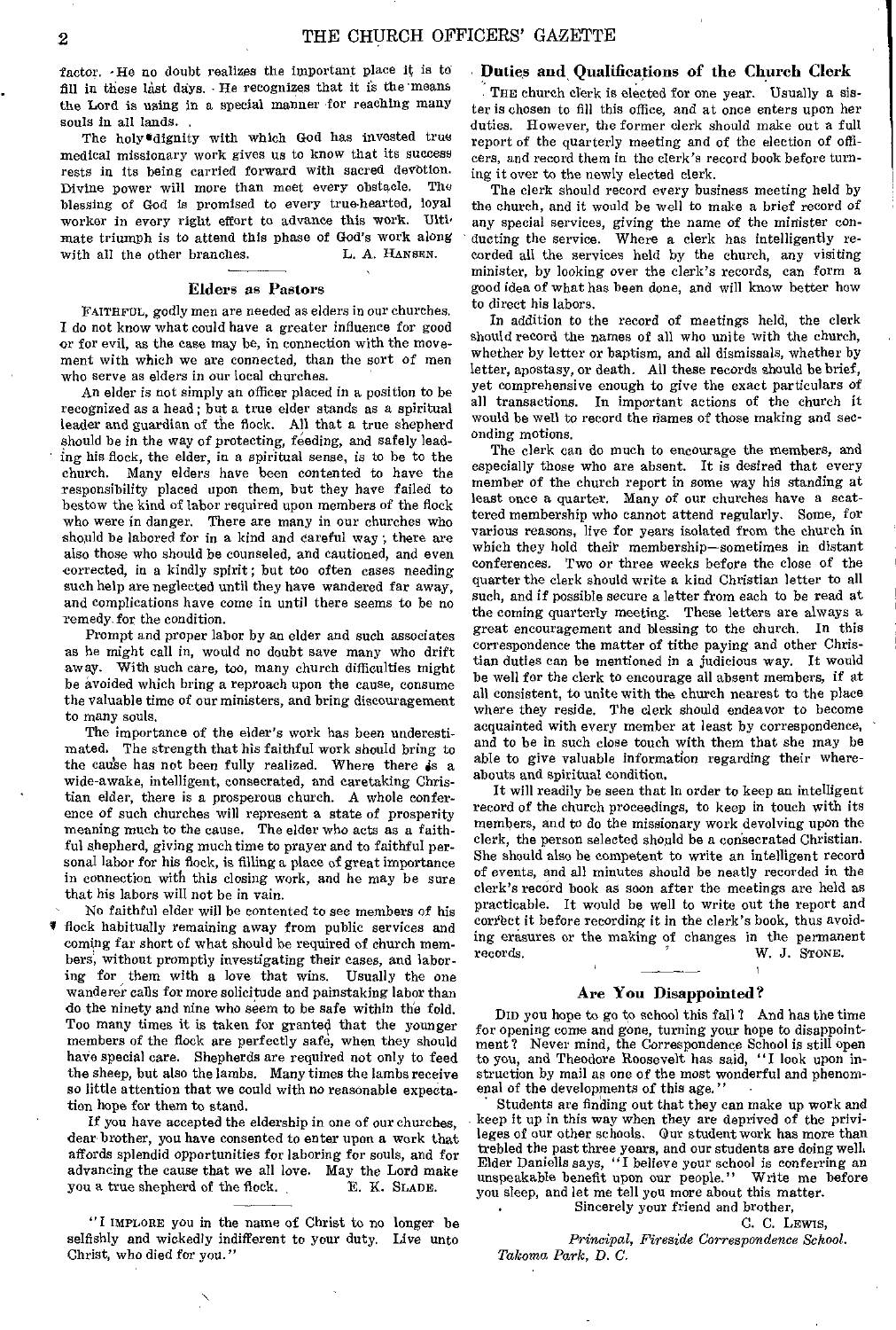# Home Missionary Department

# Suggestive Program for Fourth Sabbath Home Missionary Service

(To be held December 21)

Opening Song: "Hymns and Tunes," No. 838; "Christ in

Song," No. 716. Prayer. Song: "Hymns and Tunes," No. 1331; or " Christ in Song," No. 865. Bible Study: The Finishing of God's Work. Testimony Study: Our Responsibility at This Time.

Experiences and Testimonies from Members. Report by Church Missionary Secretary. Offering for Literature Fund.

Closing Song: "Hymns and Tunes," No. 1329: or "Christ in Song," No. 863.

### Note to the Leaders

We have almost reached the end of another year. This would be a suitable time to call to mind the times in which we live and to reconsecrate ourselves for another year for service. The leader of this service should lead the testimonies and experiences into the channel of deeper consecration and more and better service.

### The Finishing of God's Work

1. WHEN is the mystery of God to be finished ? Rev. 10 : 7. 2. When did the seventh angel begin to sound his trumpet?  $Rev. 11 : 14, 15.$ 

"The second woe ended with the sixth trumpet, Aug. 11, 1840; and the third woe occurs under the sounding of the seventh trumpet, which commenced in 1844."-"Thoughts on *Daniel and the Revelation," p. 538.* 

3. How will the Lord end his work ? Rom. 9 :28.

4. Is it possible to hasten the end? 2 Peter 3 : 12, margin.

5. What is the finishing of the work?

On earth. Matt. 24 :14.

In heaven-the. judging of the dead and living. Rev. 14 : 6, 7.

6. How can we finish the work?

By the *comingof* the early and latter rain. James 5 :7. By the efforts of the believers. Mark 16:20.

7. At such a time as this, what should we be? 2 Peter 3:14.

### Ou'r Responsibility at This Time

1. WHAT is to take possession of God's people at this time ?

"At this time-a time of overwhelming iniquity-a new life, coming from the Source of all life, is to take possession of those who have the love of God in their hearts, and they are to go forth to proclaim with power the message of a crucified and risen Saviour. They are to put forth earnest, untiring efforts to save souls. Their example is to be such that it will have a telling influence for good on those around them. They are to count all things but loss for the excellency of the knowledge of Christ Jesus our Lord."-"Testimonies for the Church," *Vol. IX, p. U.* 

2. In what time are we living?

" We are living in the time of the end. The fast-fulfilling signs of the times declare the coming of Christ is near at hand. The days in which we live are solemn and important. The Spirit of God is gradually but surely being withdrawn *from* the earth. Plagues and judgments are already falling upon the despisers of the grace of God. The •calamities by land and sea, the unsettled state of society, the alarms of war, are portentous. They forecast approaching events of the greatest magnitude."-Id., p. 11.

3. What are soon to take place ?

"The agencies of evil are combining their forces, and c onsolidating. They are strengthening for the last great crisis. Great changes are soon to take place in our world, and the final movements will be rapid ones."-*Ib*.

4. What privilege and responsibility do we have?

"Christ says of his people, Ye are the light of the world.' Matt. 5 : 14. It is not a small matter that the counsels and plans of God have' been so clearly opened to us. It is a wonderful privilege to be able to understand .the will of God as revealed in the sure word of prophecy. This places on us a heavy responsibility. God expects us to impart to others the knowledge that he has given us. It is his purpose that divine and human instrumentalities shall unite in the proclamation of the warning message."-Id., p. 19.

5. What will the people believe?

"It is not only by preaching the truth, not only by distributing literature, that we are *to witness for* God. Let us remember that a Christlike life is the most powerful argument that can be advanced in favor of Christianity, and that a cheap Christian character works more harm in the world than the character of a worldling. Not all the books written can serve the purpose of a holy life. Men will believe, not what the minister preaches, but what the church lives. Too often the influence of the sermon preached from the pulpit is counteracted by the sermon preached in the lives of those who claim to be advocates of truth. *"-Id., p. 21.* 

6. Who will receive the reward when the work is done?

" 'If any man's work abide . . . he shall receive a reward. ' 1 Cor. 3 : 14. Glorious will be the reward bestowed when the faithful workers gather about the throne of God and of the Lamb. When John in his mortal state beheld the glory of God, he fell as one dead : he was not able to endure the sight. But when the children of God shall have put on immortality, they will 'see him as he is.' 1 John 3:2. They will stand before the throne, accepted in the Beloved. All their sins have been blotted out, all their transgressions borne away. Now they can look upon the undimmed glory of the throne of God. They have been partakers with Christ in his sufferings, they have been workers together with him in the plan of redemption, and they are partakers with him in the *joy* of seeing *souls* saved in the kingdom of God, there to praise God through all eternity. *"-Id., p. 285.* 

# MISSIONARY MEETINGS

### Suggestive Program for First Week

Opening Exercises: Song; Season of Short Prayers;<br>
Minutes; Song.<br>
Reports of Work Done.<br>
Lesson : Our Present Work.<br>
Plans for Work.

Closing Song.

### Note to the Leaders

Is your church doing anything to make the health principles known in its territory? Just now there is great interest being taken in food conservation, food values, healthful cooking, and such matters. Therefore now is the time for our members to do their part in giving out the light God has given them. Have you members who could hold cooking schools? If so, why not plan one? Invite your friends and neighbors in to study methods with you. Do not forget the circulation of *Dife and Health* in this connection.

Remember the collection of books, clothing, etc., for the rural schools. Plan to send a good-sized parcel, if possible ; and in most places it will be possible.

# "Our Present Work"

THE above is the title of a chapter in "Christian Temperance and Bible Hygiene," a book which, though written about thirty years ago, contains much truth for the present time. The principles set forth, nearly sixty years ago, have stood the test of practical experience of thousands. Many of the principles of health reform herein presented have now become so generally adopted that they no longer appear as reforms but more as prevalent customs.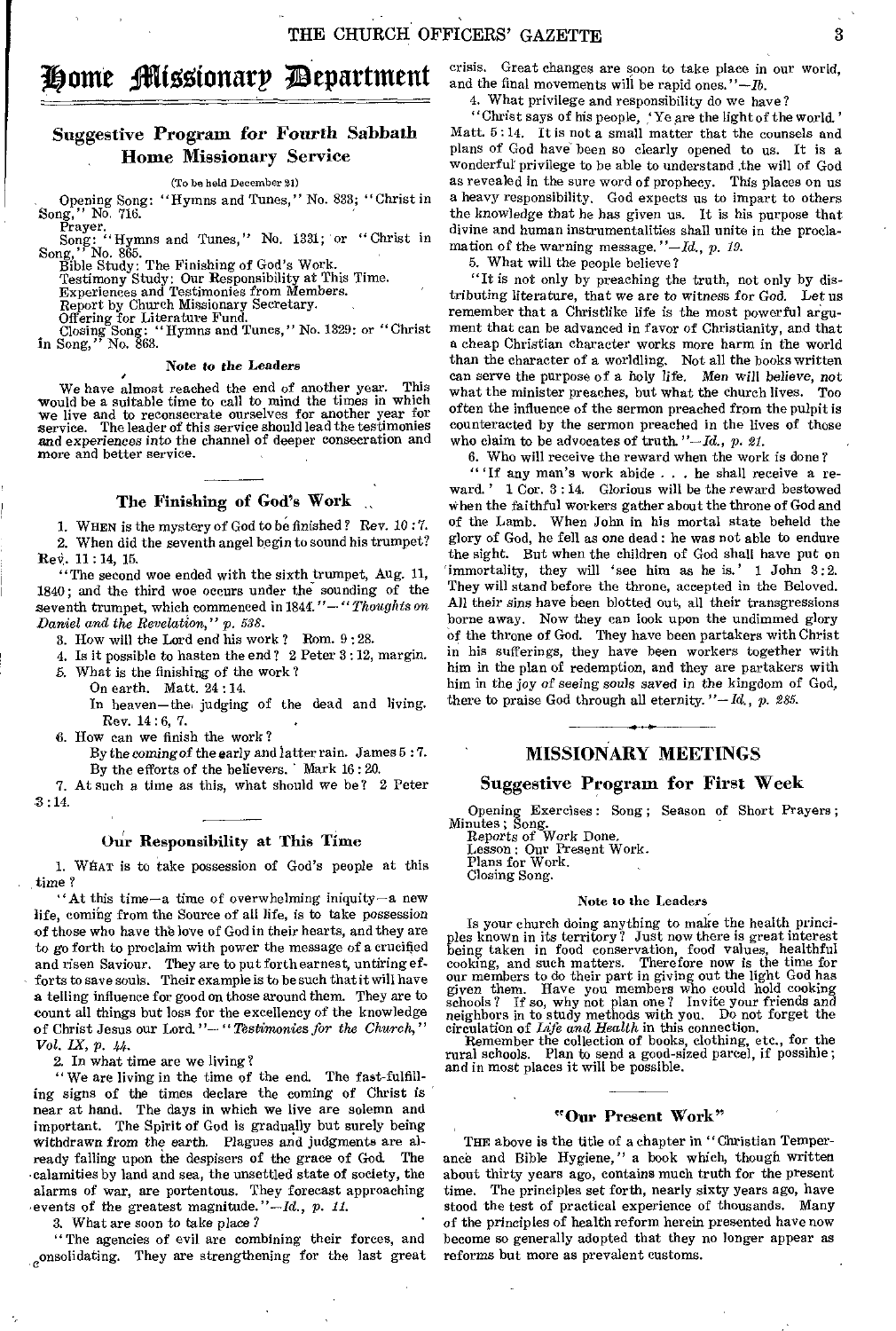As a people we lived these principles when they were the butt of ridicule ; now they have won their way into popular acceptance. Newspapers, magazines and books, lecturers and teachers, are *giving* great publicity to questions of health, We still have a work to do in showing the true relation of health principles to the preparation for the times in which we live and for all the closing events of earth's history.

As in our previous lesson, in quoting from the above book we give the quotations at length, believing these paragraphs will be appreciated far more than a single reading.

1. Of what importance is education in health reform?

"We should educate ourselves, not only to live in harmony with the laws of health, but to teach others the better way. Many, even of those who profess to believe the special truths for this time, are lamentably ignorant with regard to health and temperance. They need to be educated, line upon line, precept upon precept. The subject must be kept fresh before them. This matter must not be passed over as nonessential ; for nearly every family needs to be stirred up on the question. The conscience must be aroused to the duty of practicing the principles of true reform. God requires that his people shall be temperate in all things. Unless they practice true temperance, they will not, they cannot, be susceptible to the sanctifying influence of the truth.

"Our ministers should become intelligent upon this question. They should not ignore it, nor be turned aside by those who call them extremists. Let them find out what constitutes true health reform, and teach its principles, both by precept and by a quiet, consistent example. At our large gatherings, instruction should be given upon health and temperance. Seek to arouse the intellect and the conscience. Bring into service all the talent at command, and follow up the work with publications upon the subject. 'Educate, educate, educate,' is the message that has been impressed upon *me."—Page 117.* 

2. What quality of food should we use?

"In all our missions, women of intelligence should have charge of the domestic arrangements, —women who know how to prepare food nicely and healthfully. The table should be abundantly supplied with food of the best quality. If any have a perverted taste that craves tea, coffee, condiments, and unhealthful dishes, enlighten them. Seek to arouse the conscience. Set before them the principles of the Bible upon hygiene. Where plenty of good milk and fruit can be obtained, there is rarely any excuse for eating animal food ; it is not necessary to take the life of any of God's creatures to supply our ordinary needs. In certain cases of illness or exhaustion it may be thought best to use some meat, but great care should be taken to secure the flesh of healthy animals. It has come to be a very serious question whether it is safe to use flesh food at all in this age of the world. It would be better never to eat meat than to use the flesh of animals that are not healthy."—Page *117.* 

3. What experience did God give the children of Israel?

"When God led the children of Israel out of Egypt, it was his purpose to establish them in the land of Canaan a pure, happy, healthy people. Let us look at the means by which he would accomplish this. He subjected them to a course of discipline, which, had it been cheerfully followed, would have resulted in good, both to themselves and to their posterity. He removed flesh food from them in a great measure. He had granted them flesh, in answer to their clamors, just before reaching Sinai, but it *was* furnished for only one day. God might have provided flesh as easily as manna, but a restriction was placed upon the people for their good. It was his purpose to supply them with food better suited to their wants than the feverish diet to which many of them had been accustomed in Egypt. The perverted appetite was to be brought into a more healthy state, that they 'night enjoy the food originally provided for man, —the fruits of the earth, which God gave to Adam and Eve in Eden,

"Had they been willing to deny appetite in obedience to his restrictions, feebleness and disease would have been unknown among them. Their descendants would have possessed physical and mental strength. They would have had clear perceptions of truth and duty, keen discrimination, and sound judgment. But they were unwilling to submit to God's. requirements, and they failed to reach the standard he had set for them, and to receive the blessings that might have been theirs. They murmured ,at God's restrictions, and lusted after the fleshpots of Egypt. God let them have flesh, but it proved a curse to them."—Pages *118, 119.* 

4. What experience is God giving his people now?

"Again and again I have been shown that God is trying to lead us back, step by step, to his original design, —that man should subsist upon the natural products of the earth. Among those who are waiting for the coming of the Lord, meat-eating will eventually be done away; flesh will cease toform a part of their diet. We should ever keep this end in view, and endeavor to work steadily toward it. I cannot think that in the practice of flesh-eating we are in harmony with the light which God has been pleased to give us. All who are connected with our health institutions especially should be educating themselves to subsist on fruits, grains, and vegetables. If we move from principle in these things, if we as Christian reformers educate our own taste, and bring our diet to God's plan, then we may exert an influence upon others in this matter, which will be pleasing to God." *—Page 119.* 

5. What is the importance of good cooking?

"One reason why many have become discouraged practicing health reform is that they have not learned how to cook so that -proper food, simply prepared, would supply the place of the diet to which they have been accustomed. They become disgusted with the poorly prepared dishes, and next we hear them say that they have tried the health reform, and cannot live in that way. Many attempt to follow out meager instructions in health reform, and make such sad work that it results in injury to digestion, and in discouragement to all concerned in the attempt. You profess to be health reformers, and for this very reason you should become good cook's. Those who can avail themselves of the advantages of properly conducted hygienic cooking schools, will find it a great benefit, both in their own practice and in teaching others."—Page *119.* 

6. What Christian principles must govern reformers?

"Do not catch hold of isolated ideas and make them a test, criticizing others whose practice may not agree with your opinion; but study the subject broadly and deeply, and seek to bring your own ideas and practices into perfect harmony with the principles of true Christian temperance.

"There are many who try to correct the lives of others by attacking what they regard as wrong habits. They go to those whom they think in error, and point out their defects, but do not seek to direct the mind to true principles. Such a course often comes far short of securing the desired results. When we make it evident that we are trying to correct others, we too often arouse their combativeness, and do more harm than good. And there is danger to the reprover also. He who takes it upon himself to correct others, is likely to cultivate a habit of faultfinding, and soon his whole interest will be in picking flaws and finding defects. Do not watch others, to pick at their faults or expose their errors. Educate them to better habits by the power of your own example."—Pages *119, 120.* 

7. What is the great object of hygienic reform?

"Let it ever be kept before the mind that the great object of hygienic reform is to secure the highest possible development of mind and soul and body. All the laws of nature—which are the laws of God—are designed for our good. Obedience to them will promote our happiness in this life, and will aid us in a preparation for the life to come.

"There is something better to talk about than the faults and weaknesses of others. Talk of God and his wonderful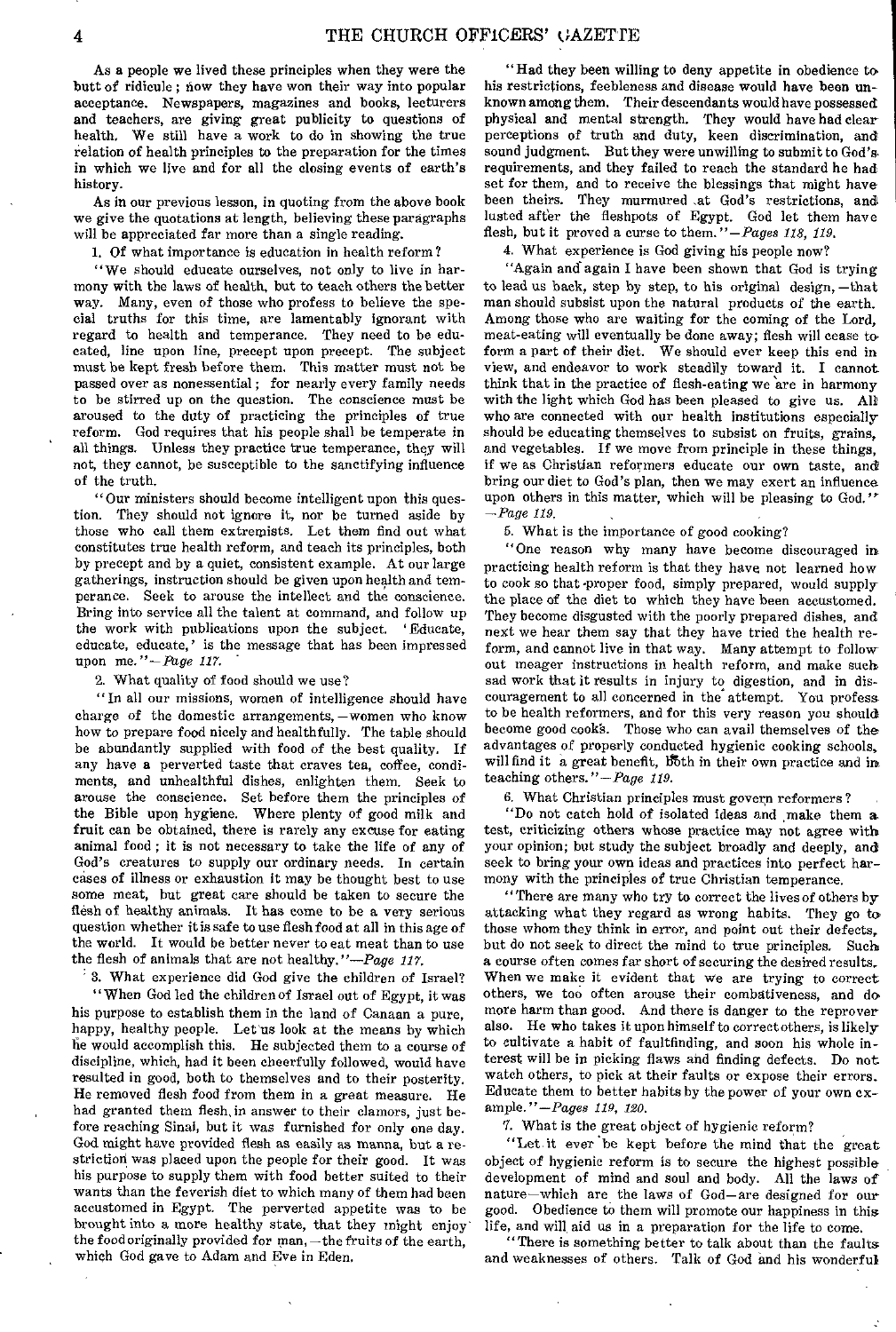*works.* Study into the manifestations of his love and wisdom in all the works of nature. Study that marvelous organism, the human system, and the laws by which it is governed. Those who perceive the evidences of God's love, who understand something of the wisdom and beneficence of his laws, and the blessings that result from obedience, will come to regard their duties and obligations from an altogether different point of view. Instead of looking upon an observance of the laws of health as a matter of sacrifice or selfdenial, they will regard it, as it really is, as an inestimable<br>blessing."--Page 120.<br>L. A. HANSEN. blessing. "-Page 120.

# Suggestive Program for Second Week

Opening Exercises: Song; Several Short Prayers; Min. utes; Song. Lesson: Tract Study- " The Law in Christ"

Reports of Work Done. Plans for Work. Closing Song.

### Note to the Leaders

Copies of the tract to be studied should be given out the previous week for the members to read over carefully. This is an important subject, and these questions, with the *placing*  of the diagram on the blackboard, will help the members to understand it. These studies Should be used to encourage the members to circulate more tracts.

# • Tract Study-"The Law in Christ"

### Analysis

|                   | 1. Man created in God's image.<br>2. Image lost through sin.<br>3. Gospel, the agency for restoration.<br>4. Gospel, the power of God unto salvation.<br>5. Gospel includes justice as well as mercy.<br>The Gospel $\langle$<br>6. Abundant provision for righteousness<br>for man.    |  |  |  |  |  |
|-------------------|-----------------------------------------------------------------------------------------------------------------------------------------------------------------------------------------------------------------------------------------------------------------------------------------|--|--|--|--|--|
| The Law           | 1. Revelation of God's character.<br>2. By the law is the knowledge of sin.<br>3. No salvation through law.<br>4. Christ fulfilled righteousness of law.<br>5. The redeemed will keep the law.<br>6. Law not abolished—eternal as God's<br>government.<br>The gospel the law in Christ. |  |  |  |  |  |
| <b>Questions</b>  |                                                                                                                                                                                                                                                                                         |  |  |  |  |  |
|                   | 1. How is what man has lost restored ?                                                                                                                                                                                                                                                  |  |  |  |  |  |
|                   | 2. How much part has man had in this?                                                                                                                                                                                                                                                   |  |  |  |  |  |
|                   | 3. What has God bestowed upon man?                                                                                                                                                                                                                                                      |  |  |  |  |  |
|                   | 4. How was man created in the beginning?                                                                                                                                                                                                                                                |  |  |  |  |  |
|                   | 5. How was this image marred?                                                                                                                                                                                                                                                           |  |  |  |  |  |
|                   | 6. What did God give that it might be restored?                                                                                                                                                                                                                                         |  |  |  |  |  |
|                   | 7. By what agency is this result brought about?                                                                                                                                                                                                                                         |  |  |  |  |  |
|                   | 8. What is the gospel?                                                                                                                                                                                                                                                                  |  |  |  |  |  |
|                   | 9. While God delights in mercy, what does he also do?                                                                                                                                                                                                                                   |  |  |  |  |  |
|                   | 10. Through what has God made a revelation to man of                                                                                                                                                                                                                                    |  |  |  |  |  |
| his character ? . |                                                                                                                                                                                                                                                                                         |  |  |  |  |  |
|                   | 11. What are some characteristics of the law?                                                                                                                                                                                                                                           |  |  |  |  |  |
|                   | 12. What knowledge comes through the law?                                                                                                                                                                                                                                               |  |  |  |  |  |
|                   | 13. What cannot the law do?                                                                                                                                                                                                                                                             |  |  |  |  |  |
|                   | 14. What was Christ's relation to the law?                                                                                                                                                                                                                                              |  |  |  |  |  |
|                   | 15. What does Christ's work include?                                                                                                                                                                                                                                                    |  |  |  |  |  |
|                   | 16. What relation will one who has accepted Christ sus-                                                                                                                                                                                                                                 |  |  |  |  |  |
|                   | tain to the law ?                                                                                                                                                                                                                                                                       |  |  |  |  |  |
|                   | 17. Where will the law be written?                                                                                                                                                                                                                                                      |  |  |  |  |  |
|                   | 18. What did Christ abolish?                                                                                                                                                                                                                                                            |  |  |  |  |  |
|                   | 19. How long will God's law last?                                                                                                                                                                                                                                                       |  |  |  |  |  |
|                   | 20. What would result if God's law were abolished or                                                                                                                                                                                                                                    |  |  |  |  |  |

# changed?

his cha<br>11.

tain to  $\frac{17}{17}$ 

21. In Christ, what does the law become?

22. What is the fruit of a union with Christ?

23. What, then, is the gospel?

"THE Lord Jesus is our efficiency in all things ; his spirit is to be our inspiration ; and if we place ourselves in his hands, to be channels of light, our means of good will never be exhausted."

# Suggestive Program for Third Week

Opening Exercises : Song ; Several Short Prayers ; Min-utes ; Scripture Exercise ; Song.

Lesson: Missionary Correspondence. Reports of Work Done. Plans for Work. Closing Song.

### Note to the Leaders

For the Scripture lesson read responsively James 2 :14-26. After the lesson it would be well to enlist members in this work of missionary correspondence. Perhaps there is a sparsely settled district in your conference which your church could work.

### Missionary Correspondence

THE word "missionary" used with the word "correspondence" not only enlarges but changes the primary meaning of the word "'correspondence." Correspondence, in the ordinary meaning, refers to a mutual intercourse between persons by means of letters, -- a letter and a reply, -- but the word "missionary," meaning "sent forth or out," does not require any reciprocation by another to complete *its* meaning, yet it does not exclude reciprocation.

Our missionary correspondence, therefore, means the sending out of letters on a mission, or errand, the purpose of which is to give the good news of the soon coming of the Saviour of the world, to quicken the faith and zeal of Christians, and to bring people to the acceptance of the third angel's message; or, in other words, it is the propagation of our special message through the effective method of personal letters. We are not, therefore, to slacken our efforts or to become discouraged in this kind of work when we do not receive replies to our letters ; for this is not an *essential* in missionary correspondence, only a reward permitted to inspire greater zeal and extended efforts.

The method of *missionary* correspondence is of divine origin. The Lord was its author. In the great reform movement inaugurated by God and planned for Israel, the Lord wrote the first missionary letter of which we have any record. Israel, the chosen of God, was in darkness and in great need of help. The Lord, who could have met the people in person, wrote them a letter in his own handwriting, on two sheets, and sent it to them by special delivery. Israel answered this letter, not by writing another letter to the Lord, but by *vowing* that they would *do* all that the Lord said in his letter. This is the desired answer to all missionary letters, and the one we should look for, rather than estimate the success of our efforts by replies merely expressing interest and appreciation.

In every church the members should be organized, and educated in conducting regular missionary correspondence with acquaintances, relatives, and special friends, sending them judiciously selected literature, such as tracts and appropriate numbers of *Present Truth,* which can be inclosed in the letters without additional postage, and writing them in such a free and natural way about the literature sent that they will at least read it out of respect for the writer, and perchance be moved upon seriously to consider its message through the power of the gospel contained in the literature, supplemented by the irresistible prayers of the one writing.

Those in the churches who do not know how to make, or who do not have confidence enough to attempt, an effort of this kind, should join the correspondence class of the church missionary society, over which the best correspondent of the church should be placed. In fact, all members should belong to this class, for the best writers can and should help the more needy, and besides, they need to improve in their work, and to receive the added blessings always present in associated efforts. While doing practical missionary work in these classes, the members may be improving in efficiency through experience and mutual suggestions. Several of the best writers should offer model *missionary* letters. These should be read before the class, and selections made from one, or a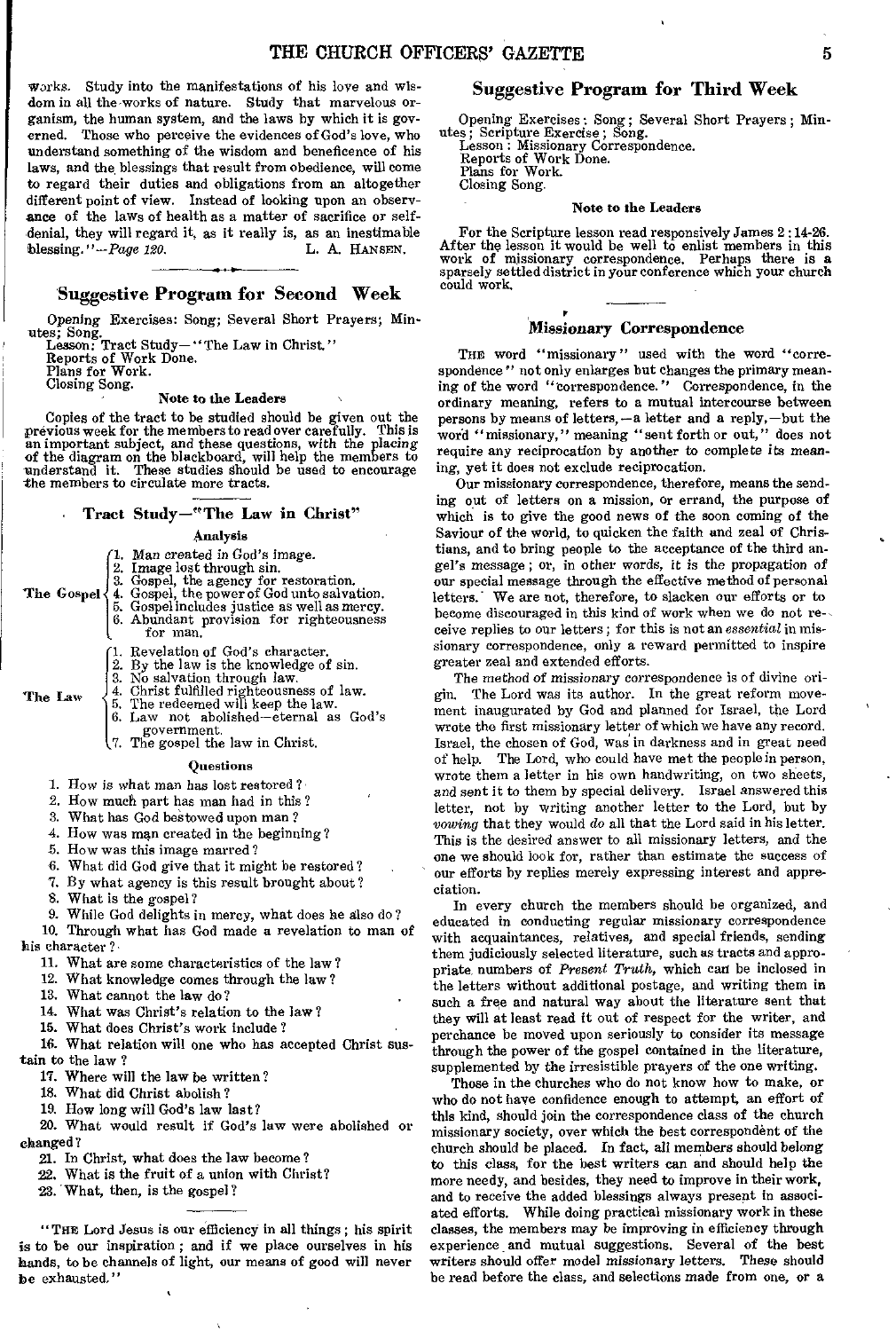compilation of different parts of all, for the class letter, to be used for the time being. All the letters received in answer to class letters sent out should be read before the class, and in instances where difficult questions are asked, different members of the, class should be encouraged to tell how they would answer, and perhaps one or two be asked to write an answer, and read it before the class at the next meeting. This kind of work in a missionary meeting is not only helpful to individual members, but brings life, interest, and great enthusiasm into the churches, and will be productive of great good in behalf of those for whom work is done.

Through organized correspondence, our churches could concentrate their influence and power upon any special class of people or upon any needy field. In conferences having sparsely settled districts, where it may not be possible to send either canvasser or minister, the churches of the conference may enter such districts as easily as any other place, and in time make them profitable fields for personal laborers. In any of these places a list of the taxpayers may be secured at the county seat, and used in missionary correspondence. Lists of school-teachers in any locality may be secured through the county superintendent of schools, and this class are' most worthy of our best efforts. Good lists can be easily secured in many ways. There can be no lack of good names with which to work.

For many years our faithful colporteurs have been traveling over the greater part of this country, and filling prospectus after prospectus with the names and addresses of the very cream of the land, and practically no use has been made of these after the orders have been filled—an unpardonable waste. The people represented by these thousands of names are as newly plowed ground left to grow thorns and thistles, instead of being kept fertile by watering with the personal touch of human sympathy and inspiring influences. The hosts of Satan waste no sown seed. Their follow-up system seems to be perfect. Ours can and should be. The churches should faithfully handle all these names through missionary correspondence, directing their work according to the nature of the books purchased. Thousands of books placed by the colporteurs are laid away unread because the interest in them has not been kept up. Our missionary letters will have a wonderful influence in not only keeping alive the interest created by the colporteurs, but in deepening it and in paving the way for further investigation.

Missionary correspondence may and should be as wide in scope and as effective in results as the general missionary work of the church of which it is an important factor.

Add to our present forces the power of an organized, perfected church missionary pen, and the message will possess a power heretofore unknown. D. W. REAVIS.

# Suggestive Program for Fourth Week

Opening Exercises: Song; Prayer; Minutes; Song. Lesson : The Training of Workers. Reports of Work Done. Plans for Work. Closing Song.

### Note to the Leaders

As Jesus trained his disciples, so the church should train<br>its members for effective service. If years go by and the<br>members do not become more efficient soul-winners, the<br>church officers are failing somewhers. This study some important principles, which should be well impressed on the members.

The winter is the time when people read the most. Are you supplying your neighborhood with plenty of tracts, papers, magazines, and books?

### The Training of Workers

1., WHEN Christ was training his disciples, what did he make known to them? John 15:15.

2. Through what channel may we obtain this knowledge ? 2 Tim. 3: 14-17.

- 3. How only can we make it our own? 2 Tim. 2 :15.
- 4. To what should attention be given ? 1 Tim.  $4:18-15$ .<br>5. What should we strive to be ? 1 Tim.  $1:16$ .
- 5. What should we strive to be ? 1 Tim. 1 :16.
- 6. What should we learn to avoid ? 2 Tim. 2 :23.
- 7. What character should we develop ? 2 Tim. 2:24, 25.
- 8. What should we seek to do? 1 Cor. 14 : 12.

# The Missionary Meeting

WE believe and are sure that the missionary meeting is ordained of God, and should not only be set in operation by' the church, but should receive as much careful thought, attention, and time as any other service conducted by the church. One has well said, in the *Missionary Review, "Instead* of crowding the missionary service of the church into an obscure corner, as if only a little handful were expected' to attend, let it be placed fully on a par with any other service of the church. Then, having given it an honorable place, let no effort be spared to make it worthy of the place given it."

### Its Purpose

First, it should ever be borne in mind that the missionary meeting has a definite aim and a specific object. Most, if not all, of the other meetings of the church are for general religious instruction and spiritual uplift, for the study of the Word, for prayer services, and for the edifying of the body in Christ Jesus ; but the missionary meeting should lift up the trumpet and sound high, long, loud, and clear, and in no unmistakable tone, a call to service. From start to finish, it is to voice the marching orders of the church. And if this could be truer of one generation than of another, it is certainly true of the generation living today. The nations of earth call now as never before for men to enlist in service for their country. So God in a very earnest way appeals today for men and women to enlist in whole-hearted, untiring missionary service to win souls to Christ.

The majority of the recruits who hear and respond to this call are in the rough, so to speak. Only those who come in ' contact with conditions in the rural districts can fully appreciate this. These recruits need training, and here we would mention a second object of the missionary meeting, and that is, to train them, so that as they go out on the firing line they will approach the people in the right way, gain a hearing, make a right impression, and speak the right word at the right time and in the right way, thus obtaining the best results, and win souls for the kingdom as well as honor and respect for the name and cause of God ; instead of saying the wrong thing at the wrong time and in the wrong way, and making a wrong impression, thus bringing discouragement to oneself, reproach and dishonor to the cause of God, and loss of the soul who is being labored for.

The missionary society should send the soldiers of Christ forth with Christian boldness, with a larger vision of the cause in which they have enlisted, a stronger hold upon God, a more abiding faith in the accomplishment of the work and, purpose of God, and a keener realization of their personal obligation to help to finish the work. Preparedness has become a word of national popularity, and if the nations of earth realize the importance of being prepared in worldly affairs, how much more should the people of God realize their need of being prepared to give the last warning message of salvation. Truly the times demand greater efficiency and a deeper consecration.

"Some who engage in missionary service are weak, nerveless, spiritless, easily discouraged. They lack push. . . . Those who would win success must be courageous and hopeful. . . . While they are to give the soft answer that turns away wrath, they must possess the courage of a hero to resist evil. . . . Some have no firmness of character. Their plans and purposes have no definite form and consistency. They are of but little practical use in the world. This weakness, indecision, and inefficiency should be overcome..

We must have moral backbone, and integrity that cannot be flattered, bribed, or terrified. . . . God desires us to make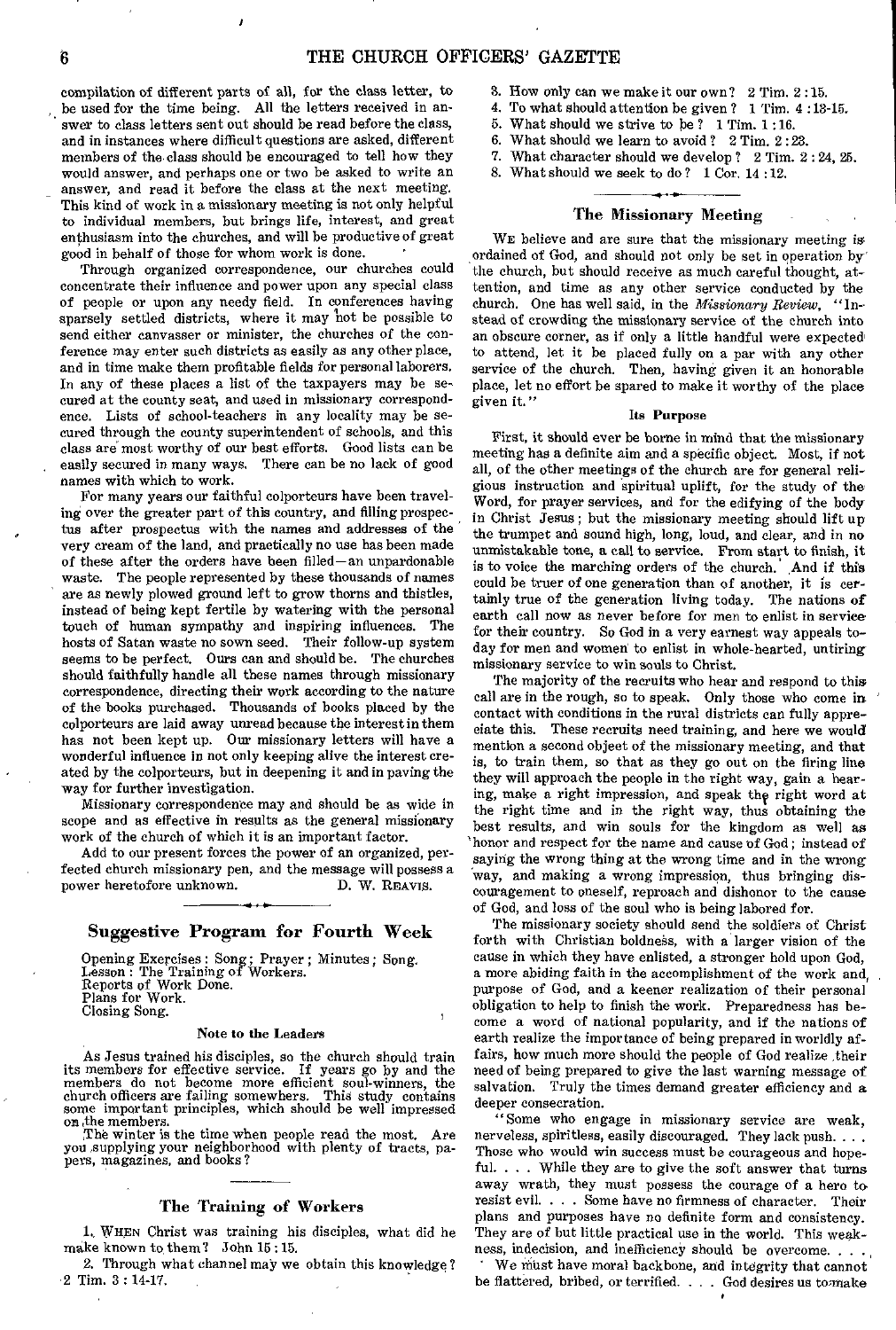use of every opportunity for securing a preparation for his *work."—"Gospel Workers," new edition, p.* 290. For the accomplishment of this purpose, the home missionary work has been organized.

### Methods of Effective Training

God's desire for his workers is that they follow the very best methods in training for his service, and in order to gain the best results, the servant of the Lord says : "Those who in response to the call of the hour have entered the service of the Master Workman, may well study his methods of labor." Surely a close study of the Saviour's life work, as revealed in the Scriptures and so clearly set forth in the Spirit of prophecy, will prove most effective in gaining the proper and needed training.

Then there is the CHURCH OFFICERS' GAZETTE. It is an indispensable paper to our missionary leaders and secretaries. We believe that it was through the providential *direction of*  God that this paper *was* started. Those who have used it feel that it is invaluable to them. Every month it comes forth filled full of good programs, excellent methods, and the best ideas and helpful suggestions which the leaders of our work can give. Besides this, it is encouraging as well as helpful to know that each week the same program is being used by all our churches, and that they have one common cause in mind and are seeking God for an unction from on high to carry forward his work. "In unity there is strength," but weakness in division.

The,programs in this paper should be given careful study and consideration. The parts assigned to those who are to assist in the services of the day, should be assimilated, *for* only that *which is made your* own can be well delivered. Never should anything be read that can be given orally, and let it be given in the very best way possible. This will help to train for public speaking and for interesting *conversation.* 

In the many *lines of* missionary work, such as missionary *visits,* —visiting the sick, the needy, and those in prison, giving Bible readings, holding cottage meetings, conducting missionary correspondence, selling papers and *magazines,*  distributing tracts *and Present Truth,* practical demonstrations *may* be given from time to time with excellent results. It may be shown how simple treatments are given. Some one may give a Bible reading, and show how objections and criticisms may be met. Still another may give a canvass for some *of* our small books, showing how to gain a hearing, secure the order, and later make the delivery. Then some one may write a suggestive missionary letter. Anything of this nature will appeal to the eye *as* well as to the ear, and will make a lasting impression, and help all to become more efficient in the Master's service.

The church should then be formed into working bands, with a good leader over each, *and* each carry forward some of the *lines* of work just mentioned ; and when once started, these bands should never be dropped until some definite results are obtained.

In working with *Present Truth, one* plan which we believe to be *very* helpful is as follows : The bands which have been formed to look after the distribution of *Present Truth,*  should be given certain territory in which to work. Before starting out, they should seek the Lord most earnestly for help, so that they may meet the people in the right way, then go forth trusting the Lord., They should take *Present Truth,* No. 1, a small notebook, and a pencil; greet the people pleasantly, and leave a paper. In a courteous way they should get the name and address of the people whom they meet, jot down the number of the paper left, and any pleasant experience they may have. On returning home, the worker can lay these names before the Lord one by one, asking ffir his *blessing* to rest upon them, and for his Spirit to guide them as they read the paper. By thus working faithfully' and in a systematic way from week to week, the honest in heart in the territory assigned each worker will be sought out. These may be *given'* Bible readings, or Some of, our books to read ; thus many will be won to the truth.

All who go forth to labor after being thus trained, will, without doubt, come to the missionary service rejoicing and with some interesting experiences *to* relate. They will also have a good report, and this is the next thing which we will mention.

### Reporting

In Prov. 15 : 30 the wise man says: "A good report maketh the bones fat." Many parts of the Scriptures are simply reports of what 'the Lord did and of what his followers have done. Luke records "The apostles, when they were returned, told him all that they had done." So we see that reporting the work performed in the cause of God has a Scriptural foundation.

Nevertheless some have appeared to have a feeling of delicacy in regard to *filling* out the weekly report blanks. One church elder, not many months ago, went so far as to tell the writer that a true and correct report could not be given. That no report in the *Review* was entirely correct, thereforehe would not give his report nor encourage the other members of his church to do so. Some have stated many times that we should not let the right hand know what the left hand is doing, but upon investigation it is sometimes found that the right hand is not *doing anything for* the left hand to know about. A careful study of the text referred to, shows that the performance of religious duties only to be seen of men was the sin which Jesus rebuked in this statement. To wrest the text from its true *setting* to excuse one's unfaithfulness, is to turn the meaning of it to the service of Satan. The Saviour clearly states : "Let your light so shine before men, that they *may see* your *good works,* and glorify your Father which is in heaven." No doubt such excuses have been made *in every* age.

Reports are, valuable in stimulating others to active service ; so in a Christian way one may provoke his brother to good works. Relating what God has enabled one to do has an encouraging *and* strengthening effect upon others. It aids in building up God's cause, and edifies the church. Then to take no part in this branch of the work is discouraging to others and casts a wrong influence upon both young *and* old. In rendering the weekly report and telling some experience, help is also derived in training one for public speaking; and filling in the blank gives mental training, helping one to be systematic and accurate.

One of the best ways we have found to stimulate reporting is to relate some interesting experience, then let the members know that it became known through a report.

Reports have proved valuable in our work all the way along. From time to time, as leaders and secretaries are changed, the record of work done in different sections may be referred to, and thus much confusion in the work may be avoided.

We believe that if God's purpose and plans are *carried* out with regard to *using* the missionary meeting in training workers, it will aid greatly in helping to finish the work and<br>hasten that glad day. J. F. WRIGHT. hasten that glad day.

### *An Interesting* and Helpful Book

A LITTLE book has come to hand entitled "Life Sketches and Experiences in Missionary Work." It is written by one of our conference home missionary secretaries, Sister Minnie Sype, and is a simple, interesting account of the way the Lord has used her in winning many souls to the truth. Those, who *get* the book and read it will get from it many deas in regard to how to reach people with this message. It is published by the Seminary Press, Hutchinson, Minn., but may be ordered through your tract- society. The price of this book is, paper back, 50 cents; cloth, stiff back, 75 cents.

" WORK while it is day ; for the night cometh, in which noman can work.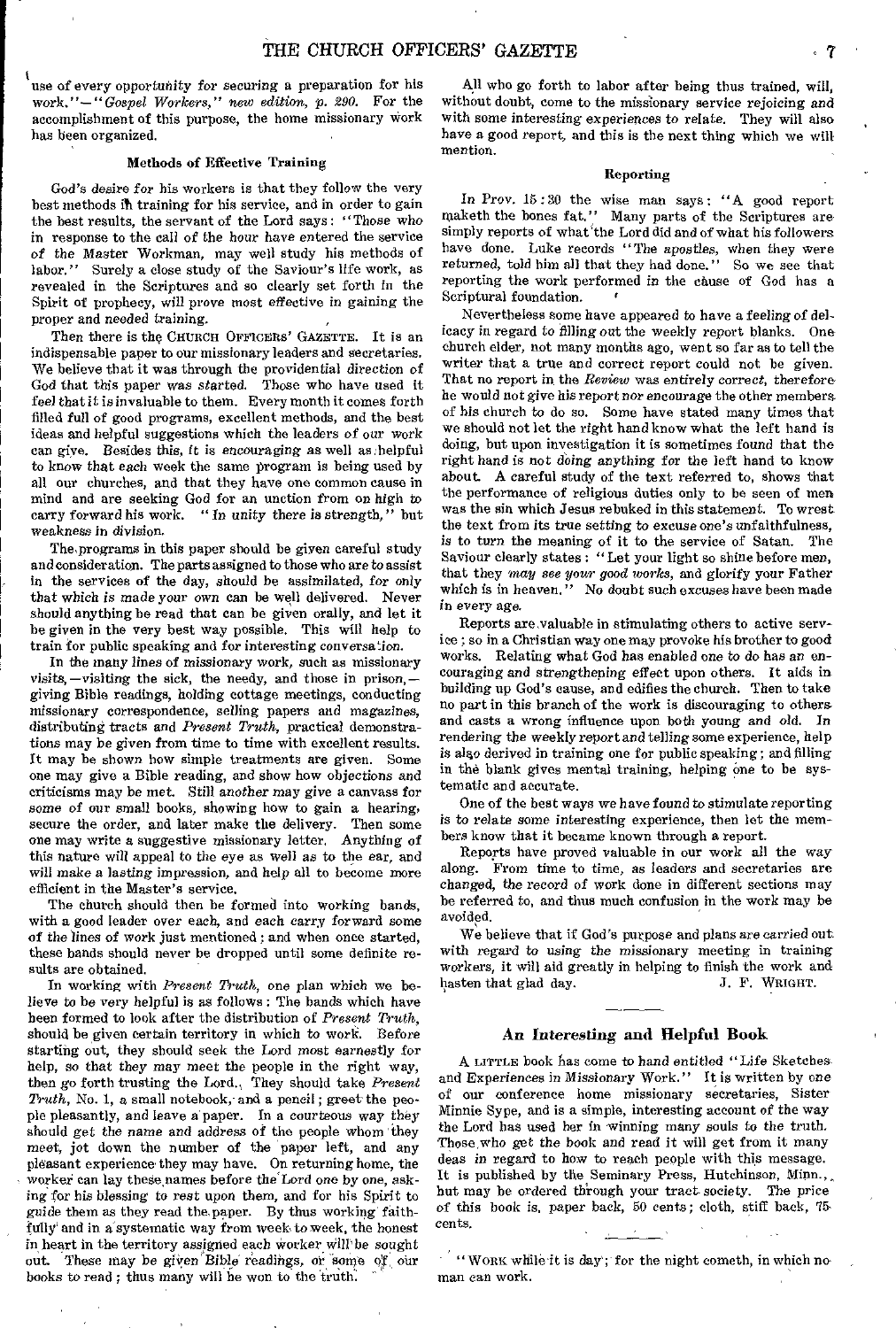# 5ionarp Volunteer ;Department

Programs for Week Ending December 1

Senior

*Subject: Obedience the Test* of Love.

"To obey is better than *sacrifice,*  The Lord hath said: To hearken when he commandeth. Than an offering made."

1. Sentence Prayers for more love and an obedient spirit.

2. Morning Watch Drill.<br>3. Talk : True obedience. See article in *Instructor* of<br>November 20, "Obedience the Test of Love," by C. L. Ben-<br>son; also "Illustrations of Obedience."

4. Bible Study : Obedience the Test of Love.<br>5. Duet : Doing His Will, No. 478, "Christ in Song."<br>6. Reading : I'll Try. See *Instructor*, November 20.<br>7. Essay : A Man Who Obeyed. See note.<br>8. Two-minute Talks : The Meani note.

9. Reports of work; plans. 10. Mizpah Benediction : Gen. 31 :49.

# Junior

1. Song Service, followed by the Lord's Prayer, all standing. 2. Morning Watch Drill.

3. Bible Study: Obedience the Test of Love.<br>4. Special Song: No. 249, "Christ in Song."<br>5. Recitation: Between Two Angels.<br>6. Blackboard Talk: Obedience the Keystone.<br>7. Story: The Lesson.<br>8. Plans, and reports of work.

9. Closing Exercises : Repeat the Pledge. Dismiss with prayer for true love and obedience in the life.

### Did You Know

That the articles in the *Instructor* which are referred to in the GAZETTE programs for use in the meeting are all especially prepared or selected by the Missionary Volunteer Department for each particular program? Some have not known this, and have neglected to utilize the excellent

### Notes to the Leaders

SENIOR : Emphasize the thought that obedience and love go hand in hand; they are inseparable, one being a natural outgrowth of the other. Without obedience there can be no

true love.<br>The Essay. - Ask one of the members to prepare a short essay to read in the meeting on the life of some Bible character who was a worthy example of obedience, such as Samuel, Abraham, or Paul. Be sure to state w

essay,<br> *Two-Minute Talks:* Early in the week assign to several members one or more of the paragraphs under "Thoughts on the Topic" (p. 9), asking them to give the thought in their own words; or if preferred, to memorize the part assigned, and recite it verbatim.

JUNIOR : The recitation, "Between Two Angels," should be given out two weeks in advance, if possible; for the beauty and impressiveness of the lesson in it will be lost unless it is well recited.

Four little girls might give the Special Song, "Our God Is a God of Love." Seek to bring out the thought all through the program, that God is love, and he asks us to do nothing but that which is for our good. The Blackboar

Junior boys, but the leader should see that he has it carefully prepared.

### Bible Study: Obedience the Test of Love

1. What has God commanded us, as his people, to do?

Deut. 13:4.<br>
2. Show how highly God regards obedience. 1 Sam.  $15:22.$ 

3. Give a worthy example of obedience. Heb. 11 :8, 17 (Call for a fuller recital of the story as given in Genesis 12

and 22,) 4. What example did our Saviour set for us? Phil. 2 :8. 5. What *was* the price of his obedience? Heb. 5:8.

6. How complete must our obedience be? 2 Cor, 10 :5.

7. What is really a test of our love for Christ? John 14 :15. 8. What promise is made to the obedient? Isa. 1 :19 ;

Rev. 22 :14.

# Blackboard Talk: Obedience the Keystone

DRAW on the blackboard a simple sketch of a bridge made of stones, with the keystone in the center clearly outlined.

If the keystone of a bridge be removed, there is every likelihood that the bridge will fall; for this stone, being in the center, holds and supports all the others. Obedience is like a keystone. Remove obedience from a Jun and it will be ruined ; for the disobedient'Junior will become selfish, careless, thoughtless, discourteous, and will live to please himself. We must learn to obey, first God, then our parents, and then our parents in school and in life. Obedi-<br>ence is necessary because we are often i

### Between Two Angels

THERE stood in a garden a child sweet and fair, Watching some fruit which hung ripening there. Two anxious angels were watching above, One gazing in hatred, the other in love : One angel of darkness, the other of light, One clothed in black, the other in white. The child never dreamed that the angels were there ; He just longed for the fruit so rich and so rare.

"How I should like that big apple so red! But I cannot forget what my dear mother said, That doing the things I'm forbidden to do

Would make me unhappy, and give her sorrow, too."<br>"Take it," the dark angel whispered, "and eat;<br>It is not very often you get such a treat.<br>There is no one to see you and no one will tell."<br>So up went a hand; it could reac

Again there's a whisper-sweet, gentle, and low. The little child listened; the voice said, "You know<br>Your dear mother told you, though no one was nigh,<br>That Jesus could see you from heaven on high;<br>Wherever you are, and whatever you do,<br>He knows if you're honest and loy

A rustling sound stirred the soft summer air-One angel was gone, but one was still there. The angel of darkness had taken its flight; The child was alone with the angel of light.<br>In this little story, dear readers, we see<br>An everyday lesson for you and for me; If we listen to Conscience, the angel of light, We shall conquer Temptation, the angel of night. *-Selected.* 

### Illustrations of Obedience

THERE was once a great locomotive rushing swiftly along in a storm, with an immense train of cars behind it, crowded<br>with people. All of a sudden the engineer saw through the<br>sheets of rain driven by the wind a red light gleaming out.<br>He knew that meant danger. Quick as a flash lever, and the obedient train stopped at once. A few feet farther, and they would all have plunged over a broken bridge

into a river.<br>A vast steamship was plunging along in a fog. She was<br>hastening, for she was behind time, and the hundreds of<br>passengers on board were anxious to reach the end of their<br>journey. Like a flash there came to the an electric button, a bell rang far below him, the engineer<br>heard it, moved a lever, and the great engine at once re-<br>versed its motion, just in time to prevent a fearful collision.<br>A doctor was driving over a dangerous ro

dark night. It a was life-or-death errand he was on. Every-thing depended on his reaching his patient speedily. The road he took was a short cut, and not the main road. It ran along a deep ravine, where it was bad enough to drive by daylight, but doubly perilous to drive by night. The doctor knew the road perfectly, however, and everything depended on his horse. If the horse turned just as he wa wisely, and the sick man was saved. *-Amos R. Wells*.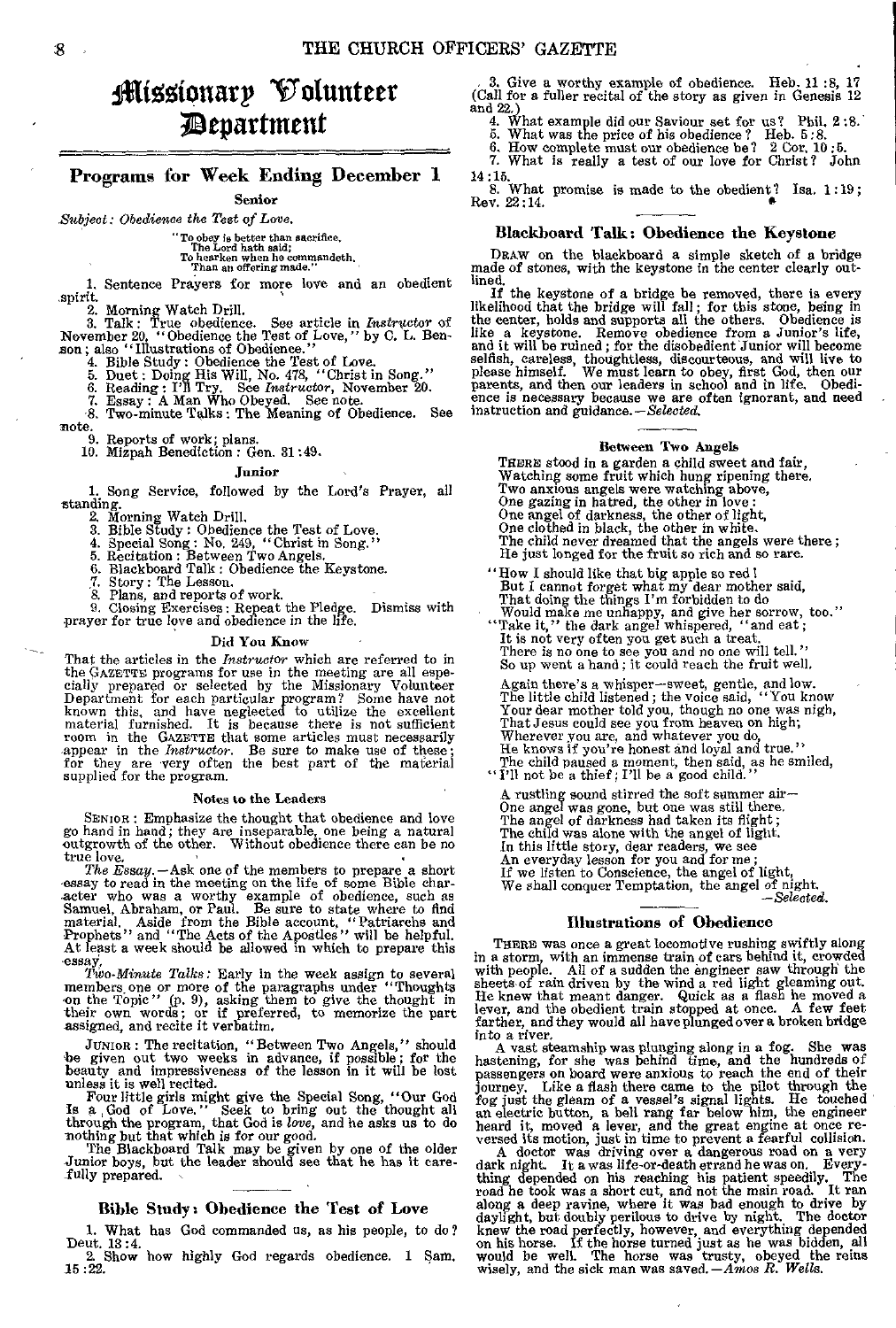### Thoughts on the Topic

ø

"IF we really love Jesus, we shall render him unquestioning obedience. A kiss or a present from a child may be very sweet, but it can never be accepted as a substitute for obedience.

" Samunti started right. When God's first message came to him, he listened and obeyed. Though he did not fully understand, he kept on trying to find out what was wanted of him until his duty became clear; then he obeyed."

"Gon speaks to us through the still small voice within. 'I can't hear you,' shouted a man at the telephone. 'That is because you make so much noise yourself that you do not give me a chance,' replied the other. Do we give the Spirit a chance?''

SAMUEL is a striking example of God's purpose for the young,—service in his cause. The lad's "Speak; for thy servant heareth," is equivalent to the "doing what I can to help others and to finish the work of the gospel in all the world " in our Missionary Volunteer Pledge.

AN eminently holy man was asked on his deathbed to give the secret of his great and good life. First he protested that he was neither great nor good, then went on to say that there was one thing from which he had never al *F. B. Meyer.* 

THE following story is told of a little black boy in East Africa. The teacher in the mission had just explained the The teacher in the mission had just explained the parable of the king who invited people to his feast. One of the large boys said he wanted to follow Jesus; and the little boy said the same. "Have you felt for some time that God has been calling you?" asked the teacher. only today; but I listened right off when he called," was the sincere answer. How many of us "listened right off"?

HUMAN lives climb up from the lowlands to the upland<br>heights just in proportion as they do the will of God on earth<br>as it is done in heaven. If we would resolve from this mo-<br>ment to do the will of God in the very smallest from no sacrifice, evading no command, life would assume entirely a new aspect. There might be a momentary experience of suffering and pain; but it would be succeeded by the light of resurrection.  $-F$ . *B. Meyer*.

Ati. true obedience comes from the heart. It *was* heart work with Christ. And if we consent, he will so identify himself with our thoughts and aims, so blend our hearts and minds, into conformity to his will, that when obeying him we shall be but carrying out our own impulses. When we know God as it is our privilege to know him, our life will be a life of continual obedience. Through an appreciation of the character of Christ, through communion with God, sin will become hateful to us. " $-$ " *The Desire of Ages, " p. 668.* 

*"FOR* John Huss the cost of obedience was a kindled fire. For John Coleridge Patteson it was the Pacific Islands and death at the hands of savages. For the Waldenses the an-swer was the dens and caves of the Alps; for Livingstone, death in an African hut; for the early Methodists, the wil-<br>derness, the hunger, the stoning, the swamps, and death;<br>for the Pilgrims, banishment, a perilous journey over a rag-<br>ing sea, and a bleak welcome to savage tribe and hear no familiar voice save His. Such a life will not be easy, but it will be worth living."

### The Lesson

### A True Story

"MARJORIE, Ethel, do hurry!" called a clear, ringing voice from the porch, where a merry group were congregated. "We are waiting for you, "

*It was* a beautiful September morning; an ideal one for a picnic. The young people were bound for the park to spend the day, and were in high spirits.

"Girls," saidMrs. *Kinnaird,* as her two daughters were pinning on their;hats in the front hall, "there is one thing I want you to promise me before you go; I have told you before, but to impress it I will say it again, Don't go on the scenic railway today."

"But, mother dear, the rest will want to, and we don't like to throw cold water on things by standing back and refusing to join in the fun," objected Marjorie.

"I know, little girl, yet it *is* really presumption to follow

the crowd sometimes. You never can tell what may happen on those railways; there is always danger of accident *in*  such places. Promise me that for my sake if for no other reason, you will keep away from them today."

"All right, mother dear, — but *just to please* you," said Ethel, smiling into the anxious face. "Good-by now, and don't worry about us, will you?"

Mrs. Kinnaird 'Went to the doorway and stood looking after them with loving eyes, *in* whose brown depths there was a world of love and pride. They were such dear girls, her Marjorie and Ethel. There were never sweeter ones in all the world.

The day at the park passed swiftly and pleasantly, as if on *wings;* and before any one realized it, the shadows were lengthening and the time had come to return home. They were just about to leave the grounds when some one *suggested* that they finish the day's *good* time with a ride on the scenic railway.

"Yes, that'll be great," agreed the rest. "Come on, Ethel, Marjorie, all of you. This will put on the finishing touches to the picnic." But the girls hesitated, and drew back.

"No, the rest of you go, and we will sit here under the trees and wait for you."

"Oh, come on! We won't go without you. You'll have to come along," declared a whole chorus of voices.

"But we really shouldn't. Mother told us not to just before we left home, and she would be worried to death if she knew we had gone after all."

"She won't need to know, and besides it breaks up the ble crowd if you don't come," they coaxed. "There isn't whole crowd if you don't come," they coaxed. a bit of harm in going. Come on, please do."

After repeated urgings the girls were finally persuaded to join the crowd, though it *was* with feelings of misgiving. But *soon* everything else was forgotten, and they were speeding gayly away in the little iron cars, hearts beating wildly at each mad downward dash, every nerve a-tingle with the exhilaration of the unexpected jerks and turns.

The first trip around was not half long enough, and every one thought that they should stay on, and have at least one more ride. Marjorie demurred, but the rest insisted that just once more would be such fun; so soon they were off again. It was really fascinating, and the more one rode the less he felt like stopping.

Around and around the party continued to spin, until at last at, the end of the fifth trip, *Marjorie* exclaimed, *"I'm*  going to get off. This is heaps of fun, but I think it's time we stopped."

The others remonstrated, but finally she won her point, and all reluctantly left the cars. Such a gay, laughing group they were, with flushed cheeks, disheveled hair, and eyes shining. For a few moments they paused to rest near the railing which separated them from the little pleasure cars which were just starting off again with another jolly load of young people.

While they were talking and laughing together, suddenly , a terrible grating noise was heard, followed by a thundering crash mingled with wild shrieks. One glance over the railing told the tragic story. A chain had broken on one of the cars, and as it swerved from its course, blocking the track, six other cars which were following close behind, dashed one. into another, and were hurled a hundred feet into the *ravine*  below, taking with them their precious cargo of young lives.

"Oh, what if we had stayed on for one more trip!" It was Ethel's voice that broke the silence which had fallen upon the little group, when with pale and frightened faces they at last turned homeward. "Surely God has been merciful to us today. How can we ever thank him enough!"

The Kinnaird girls have never forgotten the tragedy of that evening, though it has been a long time now *since*  the sad accident occurred. If ever they are tempted to disregard their mother's advice, the whole scene comes vividly before them, and with the memory a voice seems to whisper. "Mother knows best." ELLA IDEN. whisper, "Mother knows best."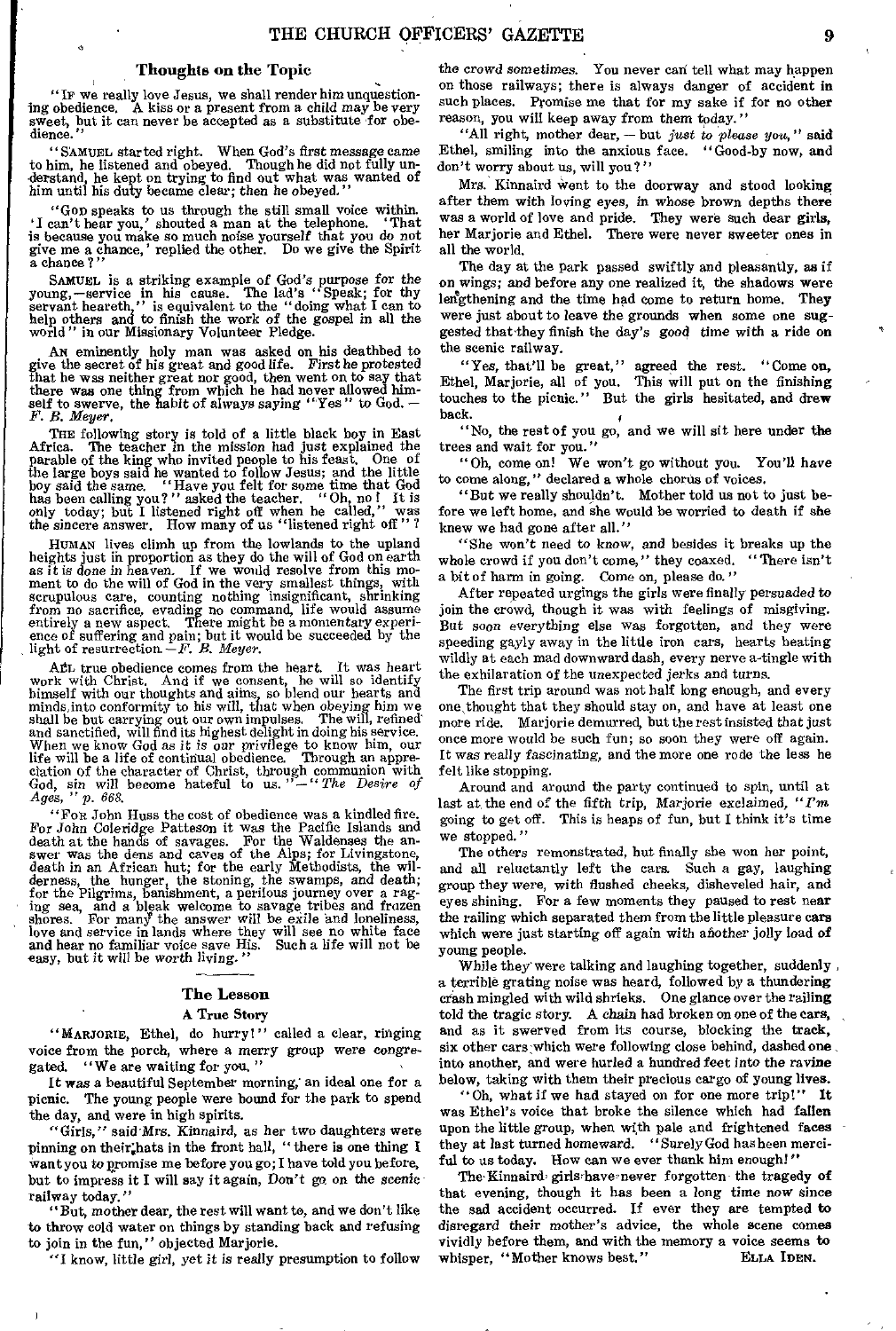# Programs for Week Ending December 8

Senior

*Subject: Receiving the Holy Spirit.* 

*Helpful Thought: "When the Spirit is in the* heart, *the tongue may be expected to show it."* 

1. Appropriate Songs. Suggestions: Nos. 207, 632,<br>
"Christ in Song."<br>
2. Leader's Talk. For helps see "In the Power of the<br>
Spirit," by Elder G. B. Thompson, in *Instructor* of Novem-<br>
ber 27. Five minutes.

3. Round Table : The Holy Spirit.

4. Music: Come, Holy Spirit. 5. Bible Study : The Outpouring of the Holy Spirit. 6. Readings : His Source of Power ; Is the Fountain

Choked? 7. Praise Service. Ten minutes. 7. Praise Service. Ten minutes.<br>8. Reports, and plans of work.

### Junior

1. Opening Exercises: Songs Nos. 256, 574, "Christ in Song." Repeat psalm twenty-three in unison.<br>2. Roll Gall, answering with Morning Watch Texts.<br>3. Talk by the Leader. Adapt helps given for Senior talk.<br>4. Recitation: A

November 27.

5. Music. 6. Story: Hunchy.

Reports, and plans of work.

8. Witnessing, for Jesus. Ten minutes.

### Did You Know

That the articles in the *Instructor* which are referred to in the GAZETTE programs for use in the meeting, are all espe-cially prepared or selected by the Missionary Volunteer Department for each particular program? Some have not known this, and have neglected to utilize the' excellent material furnished. It is because there is not sufficient room in the GAZETTE that some articles must necessarily appear in the Instructor. Be sure to make use of these; for they are very often the best part of the material supplied for the program.

### Notes to the Leaders

SENIOR : This subject is one which especially requires careful and prayerful preparation. The leader's opening talk is important, for the interest and earnestness which he mani-fests will mold the spirit of the meeting.

In conducting the Round Table, the answers may be clipped

and assigned to different members, who may either read or<br>recite their parts in response to the questions.<br>While the praise service should be short, encourage<br>all to testify. Occasionally it is a good plan after sing-<br>ing this work should be called for each week, and all encouraged to keep at it as long as the campaign lasts. Has your society reached its financial Goal?

JUNIOR: The Junior program does not entirely follow the topic assigned; but the leader's talk, if carefully prepared from the good material furnished, will explain the work of the Holy Spirit and our need of it in our live subject clear and simple, especially emphasizing the impor-tance of heeding the "still small voice " when it speaks to us.

### Blackboard Acrostic: The Holy Spirit

| H-elps us to              | S-anctifies the life      |
|---------------------------|---------------------------|
| <b>0-vercome</b> evil     | P-urifies the heart       |
| L-ive for Jesus           | I-nspires the soul<br>٠   |
| <b>Y</b> -ield all to him | R-egenerates all          |
|                           | I-nstructs the mind       |
|                           | <b>T</b> -rains the will. |

# Round Table: The Holy Spirit

,1. WHY did Jesus say that it was "expedient," or best, that he should go away?

"'Cumbered with humanity, Christ could not be in every place personally. Therefore it was for their interest that he should go to the Father, and send the Spirit to be his successor on earth. No one could then have any advantage he-cause of his location or his personal contact with Christ."

2. What is the Holy Spirit?

"The Holy Spirit is Christ's representative, but divested of the personality of humanity, and independent thereof.

3. Upon what conditions may we receive the Holy Spirit? "Christ has promised the gift of the Holy Spirit to his<br>church, and the promise belongs to us as much as to the first<br>disciples. But like every other promise, it is given on con-<br>ditions. There are many who believe and pr

4. What are some things that hinder the reception of the

Holy Spirit?

Disobedience. Self-indulgence.

Lack of prayer. Neglect of Bible study.

5. Is there danger in not heeding the voice of the Holy Spirit when it comes to us ?

"With every knock unheeded, the disposition to open becomes weaker. The impressions of the Holy Spirit, if dis-regarded today, will not be so strong tomorrow."

6. What is said of those who reject the Spirit?

"When men wilfully reject the Spirit, and declare it to be from Satan, they cut off the channel by which God can com-<br>municate with them. When the Spirit is finally rejected,<br>there is no more that God can do for the soul."

7. How can we obtain the Holy Spirit?

Repent, and renounce sin. Make an absolute surrender to God.

Hunger and thirst after righteousness.

Pray without ceasing.

8. What is said of the usefulness of one who makes room for the working of the Holy Spirit?

"There is no limit to' the usefulness of the one who, *putting self aside,* makes room for the working of the Holy Spirit upon his heart, and lives a life wholly consecrated to God."

9. What is our great need today?

"The great need in our lives today, and the great *need*  in the cause of God, is for the workings of the Holy Spirit. For this every believer should devoutly pray. It is this power which will energize our missionary activity. It is the Spirit within the wheels which will prove the motive power of this movement."

### Bible Study: The Outpouring of the Holy Spirit

The Promise of the Spirit.

Sent by the Father. John 14 : 26. His coming assured. Acts 1 : 5.

Purpose of the Spirit.

To prepare for service. Acts 1 : 8.

To reprove of sin. John 16:8.

Coming of the Spirit.

First fulfilment. Acts 2: 1-4.<br>The outpouring of God's Spirit at Pentecost was the "for--<br>mer rain;" we are now looking for the "latter rain." Joel 2 : 23, 28; 29.

NOTE.- "In Palestine early rains prepare the soil for the seed sowing, and the latter rains ripen the grain for the harvest. So the early outpouring of the Spirit prepared the world for the extensive sowing of the gospel seed, and the final outpouring will come to ripen the golde the harvest of the earth, which Christ says is 'the end of the world.' Matt. 13 : 37-39 ; Rev. 14 : 14, 15."

### Our Attitude at This Time.

We must *ask.* Zech. 10 : 1.

NOTE.-"Before the apostles received the baptism of the Spirit in the early rain on the day of Pentecost, they 'all continued with one accord in prayer and supplication.' Acts 1; 14. During this time they confessed their faults, put away their differences, ceased their selfish ambitions and contentions for place and power, so that when the time for the outpouring came, 'they were all with one accord in one place,' ready for its reception. To be prepared for the final outpouring of the Spirit, all sin and selfish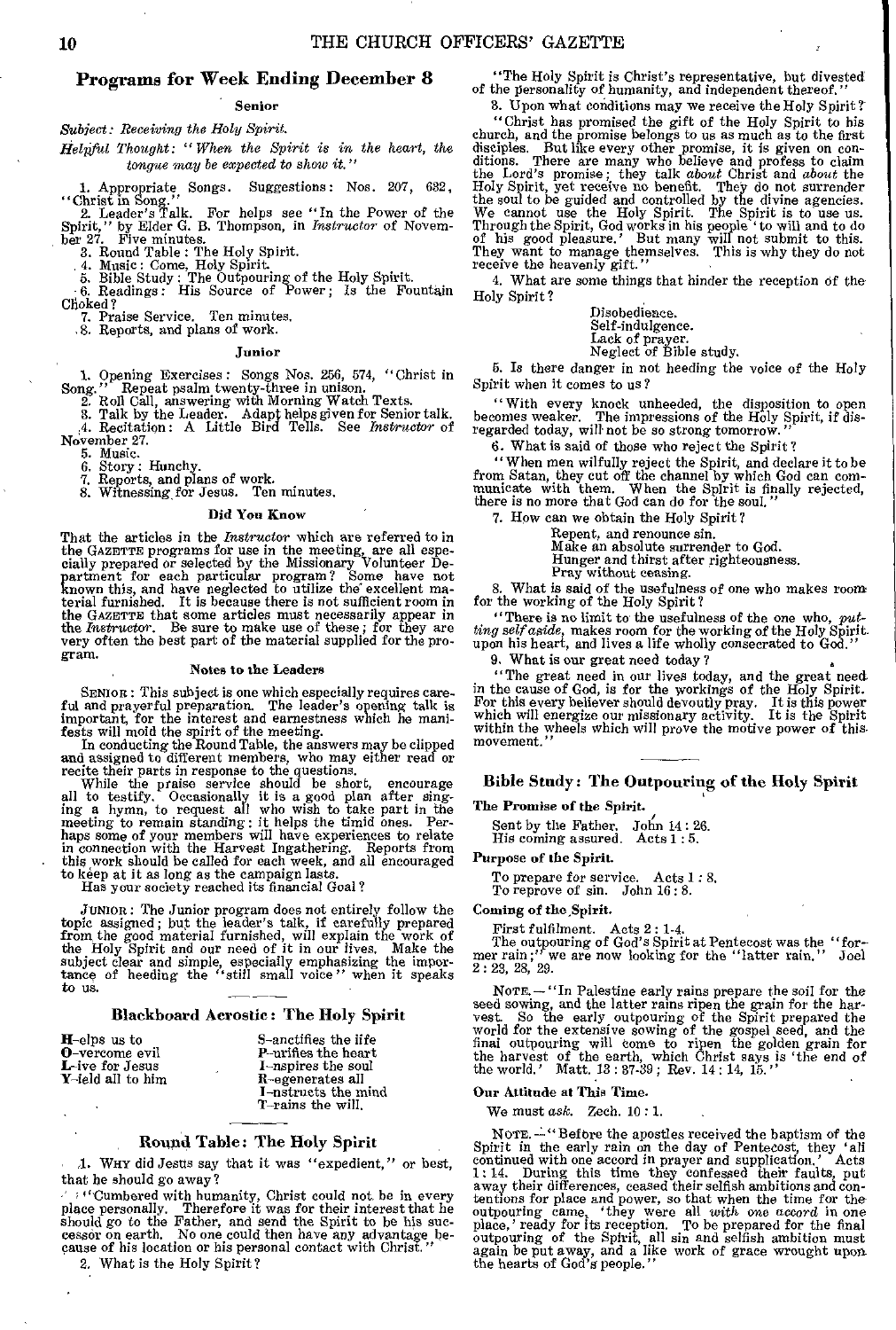### His Source of Power

DURING the great Welsh revival, a minister was having wonderful success in' his preaching. He had but *one* sermon, but under it hundreds of men were converted. The news of his success reached a brother preacher, living in a lonely valley. Anxious to find out the secret of this man's success, he at once started out, and walked the long and weary road. At length, reaching the humble cottage where the good minister lived, he said, "Brother, where did you get that sermon?" He was taken into a poorly furnished room, and shown a spot where the carpet was worn shabby and bare, near a window that looked out toward the solemn mountains, and the minister said: "Brother, that is where I got that *sermon.* My heart was heavy *for men.* One evening I knelt there, and cried for power to preach as I had never preached before. The hours passed until midnight struck, and the stars looked down on a sleeping valley and the silent hills; but the answer came not, so I prayed on until at length I saw a faint gray shoot up in the east; presently it became silver, and I watched and prayed until the *silver* became purple and gold, and on all the mountain crests blazed the altar fires of the new day. Then the sermon came, and the power came, and I lay down and slept, and arose and preached, and scores fell down before the fire *of* God. That is where I got that sermon."

### Is the Fountain Choked ?

, A LADY once came to Mr. Moody and said, "Mr. Moody, I do not like you. He asked, "Why not?" She said, "Because you are too narrow."

"Narrow; I did not know that I was narrow."

"Yes, you are too *narrow.* You don't believe in the theater; you don't believe in cards; you don't believe in dancing." "How do you know I don't believe *in* the theater?" he

"Oh, I know you don't. "

asked.

Mr. Moody replied, "I go to the theater whenever I want to."

"What," cried the woman, "you go to the theater whenever you want to? 0 Mr. Moody, you are a much broader man than I thought you were. I am so glad to hear you say that you go to the theater whenever you want to."

"Yes, I go to the theater whenever I want to. I don't want to."

Any one who has really received the Holy Spirit, and in whom the Holy Spirit dwells and is unhindered in his working, will not want to. Why is it, then, that so many professed Christians do go after these worldly amusements?

For one of two *reasons:* either because they have never definitely received the Holy Spirit, or else because the fountain is choked. It is quite possible for a fountain to become choked. The best well in one of our inland cities was choked and dry for many months because an old rag carpet had been thrust into the opening from which the water flowed. When the carpet was pulled out, the water flowed again, pure and cool and invigorating. There are many in the church today who  $/$ once knew the matchless joy of the Holy Spirit, but some sin or worldly conformity, some act of disobedience (more or less conscious disobedience) to God has come in, and the fountain is choked. Let us pull out the old rags today, that this wondrous fountain may burst forth again, springing up every day and hour into everlasting life. — *Torrey.* 

# "Hunchy"

"HUNCHY" sat on the grass in the courthouse yard, busy trying to wrap a piece of soiled rag around his toe. The blood streamed down his foot and the tears down his dirty cheeks. It was Sabbath morning ; the church bells were ringing the hour of Sabbath school. A crowd of little boys crossed the street, and one, a boy of about eleven years, walked up to the little sufferer, and kicking him on the side with his polished boots, asked, " What are you doing, Hunchy?'

Hunchy turned his tear-stained face upward, brushing the tears away with his dirty shirt sleeve.

"I'm not a bother'n you ; go 'long, an' let me alone."

The boys laughed, and began to sing :

"Hunchy, Iltinchy, Hunehyback, Don't give *us* boys your slack."

Hardly had they ceased singing before a lady entered the courtyard. The boys recognized her at once as Miss Watson, their beautiful young Sabbath school teacher.

" Boys ! boys !" She spoke the words gently but touchingly. "My boys, too," she whispered, "and on a lovely Sabbath *morning* on the way to Sabbath school! Let's see." She began counting, "One, two, three, four, —four brightfaced, neatly clad, well-fed boys. Not one orphan among them, and all of them members of my class, too, —and I find them abusing a poor little orphaned, homeless, suffering boy ! Oh, I'm sorry, dears. I'll ask God to forgive you for this."

The four boys hung their heads, and walked away and out of the yard.

Miss Watson knelt beside the little hunchback, and asked, "Have you hurt your foot, little boy ?"

"Yes'm- $I-I$ -'" The tears were falling again, and sobs shook the breast of the little boy. "Yes'm—I stuck a nail in my toe. I didn't bother your boys, miss."

"I know it, dear. Don't cry any more now. Can you walk over to the hydrant? You must *wash* the dust off your toe before you tie it up, else it will pain you more. I'll run over to that corner drug store, and get some salve for your poor toe. Don't you cry now."

Miss Watson ran out of the yard over to the drug store, and soon Hunchy saw her returning, and not alone. A young man was with her; he carried a roll of something and a bottle.

" Hello, little man I This young *woman* says you have a bad toe. Let's get a look at it." The young man knelt beside the boy and examined the wounded toe. "Pretty bad to have a sore toe, isn't it, Hunchy?'

"Yes, sir, ''tis. Will it have to be cut off ? "

"Oh, no! I'll fix it up all right."

"Miss Watson," he said, "this little fellow lives on the street. He works at odd jobs all over the city. I've seen him out in the snow barefooted, watering horses and holding them for money to buy his bread. There you are ! Doesn't it feel better ?

"Yes, it does ; it don't hurt er bit. How'd you do that? " "I'm a doctor, Hunchy."

"Er doctor I I ain't got but one nickel to pay you with, but if you'll give me time, I'll make more and pay you." Hunchy drew from his pocket the nickel, and held it up to the young physician.

" Why, a nickel's too much for that little job, isn't it, Miss Watson ? "

"Yes, it is; don't charge Hunchy *anything,* Dr. Prince. He'll hold *your* horse sometime, won't you, Hunehy ? "

"Yes'm, I will."

"All right, Hunchy. Your toe will be well in a day or two. Good-by." And the young man shook the hand of the boy, bade Miss Watson good-by, and went back to the store.

He's er man, ain't he ? " asked Hunchy.

"Yes, he is—a man. But I must go. Talk to me now. Do you ever go to Sabbath school, Hunchy?"

"How can I go? Look at these old clothes; nobody'd want me there,

"Listen, Hunchy, I want you in my class. Come next Sabbath. Wash your face and hands nice and clean, and be sure your feet are clean, and you'll be all right."

"The boys will make fun of me."

"No, they won't; they won't ever do that again, for I'll talk to them today. Will you come ?"

"Yes'm." Again the church bells are ringing. Hunchy is at the hy-

drant scrubbing his, feet and legs as the four boys come into the yard.

"Toe's well now, isn't it? " asked Claude.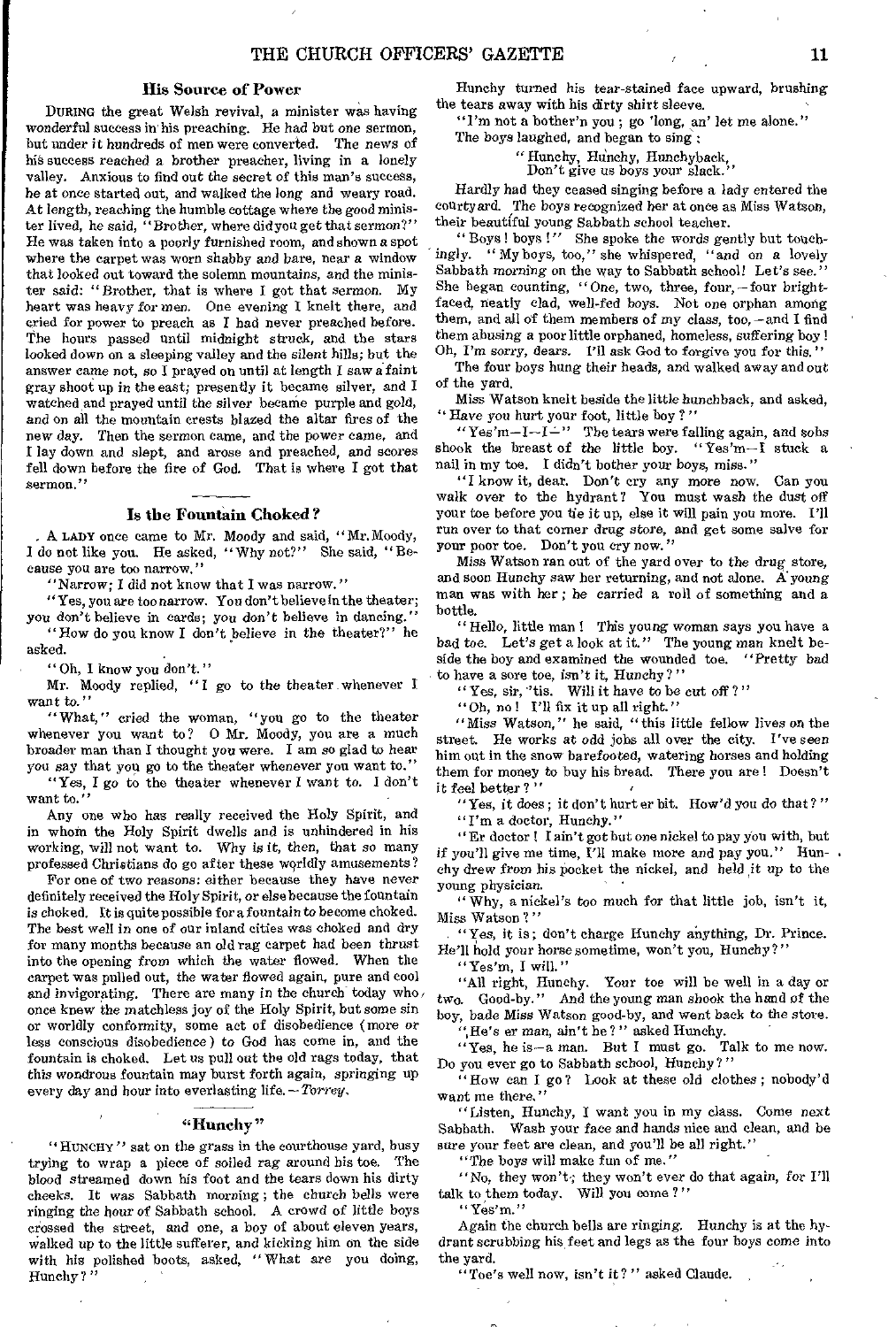"Yes, it's about well now."

"Going anywhere today ? " asked another boy.

"Don't know yet," answered Hunchy.

"Better go to Sabbath school, Hunchy," said the third

boy. "I'm too ragged. Would you go in these rags? "

" No, I wouldn't. Say, boys, 'spose we fix him up before next week and take him," said the fourth lad.

 $"$  We'll do it!"

The boys were about to leave when Hunchy called after them: "Say, will you tell me somethin'?"

"Yes ; what is it ? " asked Claude.

" What changed yer so ? Was it her ? "

"Yes, it was her. Do you love her, too, Hunchy? "

"Love her? What is love? Is it a swollen-up feelin' yer want to get on yer knees for her—want to do just anything, no matter how it hurts or how hard it is to do—is that what yer call love ?" The grateful tears were streaming down Hunchy's cheeks, and more than one boy brushed a tear from his own eye as he looked at the poor, friendless, orphaned cripple.

"Yes, Hunchy, that's love," answered the boys.

" Well, if it is, I love her, for *she* was good to me, and I love him, too—that doctor over yonder." Hunchy pointed toward the corner drug store.

"Ne know all about it, Hunchy. And say, we're sorry we treated you so. I'm sorry I kicked you. Will you shake hands and forgive me?"

 $"$ Course. I done forgot it. She said you would never do it again."

"Arid we won't. Couldn't you come on now, and go to Sabbath school ?"

"B'lieve so; but you all go on; you mustn't walk with me."

"But we will ! Hurrah! a new scholar !" shouted Paul. The boys reached the church on time. When Miss Watson, standing at the door, saw Hunchy walking beside her boys, a happy sigh escaped, happy tears stole down her cheeks, and a heartfelt prayer went up to God. "Saved! My boys, together with Hunchy Father, I thank thee. *"— Mrs. G. G. Halliburton.* 

# Programs for Week Ending December 15 Senior

*Subject : Consecration with a New Meaning.* 

1. Roll Call : Response with Morning Watch Texts. 2. Songs of Consecration: "Wholly Thine" and others.

3. Concert Reading : Romans 12. 4. Talk : Consecration with a New Meaning. For helps in preparing this talk, see "Definite Consecration." Also see "Consecration with a New Meaning," by C. S. Longacre, in *Instructor* of December 4.

6. Recitation: I Volunteer. See Instructor, December 4. 6. Special Music: A Consecration Solo, all joining in softly on the chorus. "I Surrender All," would be appropriate.

7. Bible Study : All for Jesus. 8. Consecration Service. Fifteen minutes.

### Junior

1. Devotional Exercises: Sentence Prayers, Morning Watch Drill, and appropriate songs. Read in unison "A Consecration Prayer"previously written on the blackboard. 2. Bible Study : Adapt from Senior Study.

3. Story-telling: True Heroes. 4. Song by the children.

5. Object Talk : Candles New and Old.

6. Dialogue: What I Can Do for Jesus.<br>7. Plans, and reports of work.

8. Closing *Exercises :* Repeat the Pledge and Ps. 19 : 14.

### Did You Know

That the articles in the *Instructor* which are referred to in the GAZETTE programs for use in the meeting are all especially prepared or selected by the Missionary Volunteer Department for each particular program? Some have not known this, and have neglected to utilize the excelle room in the GAZETTE that some articles must necessarily

appear in the *Instructor*. Be sure to make use of these; for they are very often the best part of the material supplied for the program.

### Notes to the Leaders

SENIOR : Since it is definite ideas which help young people most in their daily Christian living, seek to show in this meeting that God expects full and complete consecration of definite things,  $\text{-time}$ , morey, speech, in

JUNIOR: A week beforehand assign to several of your boys and girls a missionary hero, asking each one to tell in the next meeting a short story from the life of his missionary. Excellent help will be found in "Missionary S Sermons" in last year's Junior Course, or "Fifty Missionary Heroes" in the present course. Carey, Livingstone, and others may be selected. The Object Talk should be made impressive, showing that now, in early youth, is the time to give the life to Jesus.

### Definite Consecration

(Adapted from different numbers of the *Christian* Endeavor World)

CONSECRATION OF MONEY. —Money is a form of life. It is work consolidated. The failure to consecrate money is a failure to consecrate work, of which money is the result.

CONSECRATION OF AMBITION. - We are fond of making plans<br>for our lives, and we should do so; but plans that leave God<br>out, leave out success. Our first question regarding any proposed plan should be, "Would God approve?

CONSECRATION OF INFLUENCE. —There is no one who cannot influence some one else, and if every one of us should<br>influence for good some one person, the total result would be<br>glorious. We are responsible to God for the daily which we exert.

CONSECRATION OF TIME. —Time comes SO constantly and inevitably that we do not realize its value. Once lost, it can never be recalled. Time is our most precious possession, because it is the possession that contains all others. Let us make every minute God's.

CONSECRATION OF ROME. —Homes are not consecrated if they are used selfishly, but only as they are used unselfishly for the good of others as well as for the enjoyment of those especially dear to us. Let us make our homes radiating centers of Christian helpfulness and cheer.

CONSECRATION OF INTELLECT. —Many think that a bright mind is given only in order that the possessor shall be able to get the better of others. In truth this gift is bestowed only that the possessor may make the world better, and help others. Our minds are given us to think God's thoughts, and God's thoughts are always unselfish.

CONSECRATION OF WILL.—Will-power is necessary for success, and we can accomplish nothing if we have a flabby spirit. If this is true of worldly work, it is surely true of work for the kingdom of God. We need to consecrate our wills for the conquest of temptation and the accomplishing of difficult tasks. And we can do it in Christ's strength.

CONSECRATION OF SKILL. - Whatever one can do with special skill one should consecrate to God in a special way;<br>for the skill was given by God, however carefully we may<br>have developed it. There is no skill but may be used f God. If we cannot use it directly for God (and we usually can), we can use for God the money it earns.

CONSECRATION OF READING. —The power of reading is wonderful. It may put us in touch with the ends of the earth, and make us friends of the wisest and greatest of all time. But if it is not consecrated, it may put us in touch with the most debasing men. Let us consecrate our reading to God, choosing only that which he would approve.

CONSECRATION OF FRIENDSHIP.—Friendship is one of the holiest things in life, and one of the most helpful, if it is consecrated to God; but if it is mischievous influences that can enter our lives. Our friends should be tho

CONSECRATION OF SPEECH. --Speech is our mightiest power. It is the power that distinguishes us most markedly from the beasts. It is the power by which we chiefly glorify ance others. It is the power by which we chiefly glo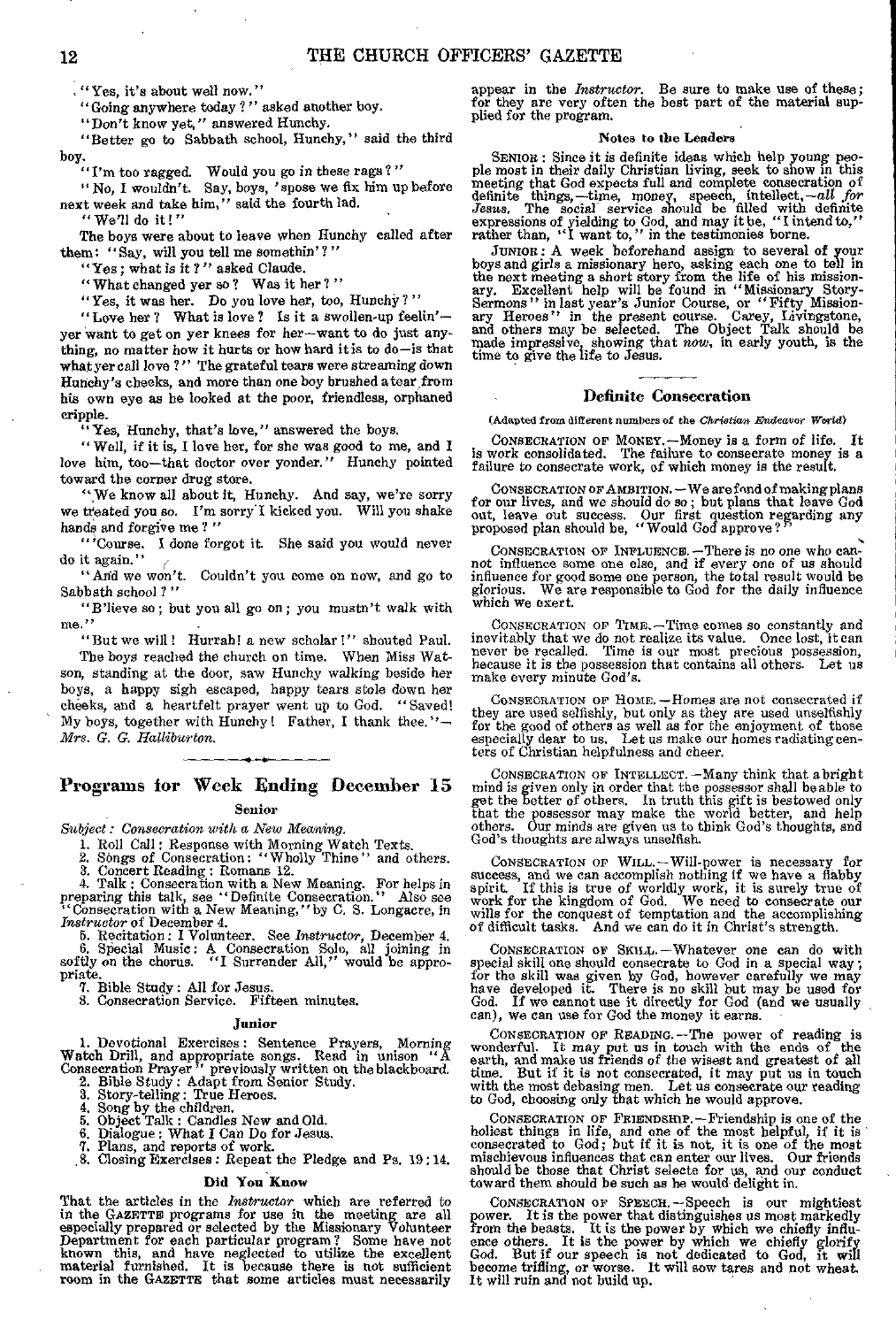# A Consecration Prayer

(To be written on the blackboard, and read in unison by the children)

DEAR Jesus, take me as I am, And make me more like thee, Till, when God looks into my heart, Thine image he may see.

Dear Jesus, take these lips of mine, And may the words they say *Be* kind and gentle, pure and true, More Christlike every day.

Dear Jesus, take *my* hands, my feet, Set them to work, I pray; Help me to make this earth more sweet, More like to heaven each day.

*—Selected.* 

# Bible Study: All for Jesus

1. WHY does God require us to yield up all to him, and esteem him above all others? 2 Cor. 5:20, 21.<br>2. After the surrender is made, will it seem like a great cross? 2 Cor. 5:17.

3. How complete a surrender does the Lord require? Mark 10 :17-21 ; Matt. 10 : 87-89. 4. When Paul had seen the vision that led to his repent-ance, what was his question? Acts *9:* 3-6.

5. How did he afterward express his complete surrender to Christ? Phil. 3 :8.

6. What other examples have we of those who were converted, and at once showed the true spirit of consecration ?

Luke 19:8, 9; Acts 2:41-47.<br>7. When the life is truly consecrated, who only will appear? Gal. 2:20,

S. Will you not make a daily consecration of your life to Jesus, saying, "Take me, 0 Lord, as wholly thine. I lay all ray plans at thy feet. Use me today in thy service. Abide with me, and let all my work be wrought in thee " ?

### Candles, New and Old

TEXT: "Let your light . . shine before men." Matt.

5 :16. OBJECTS: Two candles—one new, the other half burned.

I think that God must be very fond of light; for in the very beginning of all things, he said, "Let there be light," and beautiful and glorious light flashed out over the world, which had been lying in utter darkness. Then when it was time for the Saviour of men to come into the world, which had become dark and terrible through the sin that was in it, he said by the mouth of Jesus his Son, "I am the light of the world." And when Jesus had died, and passed on to us the commission to make the world bright and shining by our Christian lives, he left us these marvelous words in the fifth chapter of Matthew, in the midst *of* his wonderful Sermon on the Mount : "Ye are the light *of* the world. . . . Let your light . . . shine."

Now I have here with me two light makers—candles. In Proverbs, the Bible says, "The spirit of man is the candle of the Lord." One of these candles is new, and burned down only a little. The other is burned halfway down. Which only a little. The other is burned halfway down. of these two light makers will be of the most service to me, that which is new or that which is half burned down? You all answer at once, and with one breath, that the new one will last the longer, and be of more service.

Now, I shall let this large new candle represent the *life*  of *you* boys and girls, and this little burned one the *life* of one of the older men or women like myself, whose life is more than half over. Which of them will give more light? You say, Both of them will give the same. And you are right. The boy or the girl can let his light shine as brightly, and as strongly, and as far as any grown person can. Often the lights *of* boys and girls shine much farther. But which will shine the longer ? Of course the large one will.

The time, then, Juniors, to give ourselves to Jesus and to begin to shine for him is when we are like the big candle, new, and *young,* and in the flower of our youth, and not when we are half burned down and old. The time to confess Jesus and to begin to shine for him is when life is before us.

"Remember now thy Creator in the *days of* thy youth, while the evil days come not, nor the years draw *nigh,* when thou shalt say, I have no pleasure in them." God always wants the "first fruits" of our lives, as he asked them of the children of Israel.

Down in the basements of our big department stores we can often buy things much more cheaply than we *can* on the first floor, because in the basement they sell what we call "seconds," things not quite so nice as those upstairs. But remember that Rod does not want "seconds." The *king* of Babylon wanted young men, and not old men, and so he took the brave boy Daniel and his associates to his court to be brought up in his service. God wants the younger lives now *because they* will last so much longer.

How do we treat Jesus, then, when we burn out our beat *young days* in selfishness, and in living for the world, and then give Jesus the candle when it is more than half burned down ?

The time to light the candle is when it is new, and the time to let your light shine for Jesus is when you are young. Will you *give him* yourself today?—Bennett.

### What I Can Do for Jesus

ALL, IN UNISON:

Jesus does so much for me I Shows me loving care, Gives the home in which I live, All I eat and wear Pretty toys and happy days, Everything I see— What can I return to him Who gives so *much* to me?

FIRST CHILD :

I can give my *sight* to Jesus, Looking daily to my King, Reading from his Holy Bible, Seeing good in everything.

SECOND CHILD :

I can listen to my Saviour, Trying hard to understand All his loving *words* to children, Heeding every soft command.

THIRD CHILD :

I can give my *words* to Jesus, Knowing that he longs to bear Children's prayers and loving *praises,*  Holding all their *sayings* dear.

FOURTH CHILD:

I can *give my work* to Jesus; Little hands that do their best Please their loving, watchful Maker ; Every task will then be blest.

FIFTH CHILD :

I can give my *steps* to Jesus ; Tiny feet can never stray When the Christ-child goes before them In the straight and narrow way.

SIXTH CHILD :

<sup>•</sup> I can give my mind to Jesus;<br>
I Like the pretty birds that fly,<br>
All my thoughts can flutter upward<br>
Till they reach him in the sky.

SEVENTH CHILD:

I CHILD:<br>
I can give my *heart* to Jesus,<br>
Knowing then I'll ne'er offend,<br>
E'en with word or deed or action,<br>
Him we call the children's Friend.

EIGHTH CHILD :

I can give *myself* to Jesus—<br>
All I am and hope to be ;<br>
"I is the gift he asked when saying,<br>
"Little children, come to me."

*—Selected.*'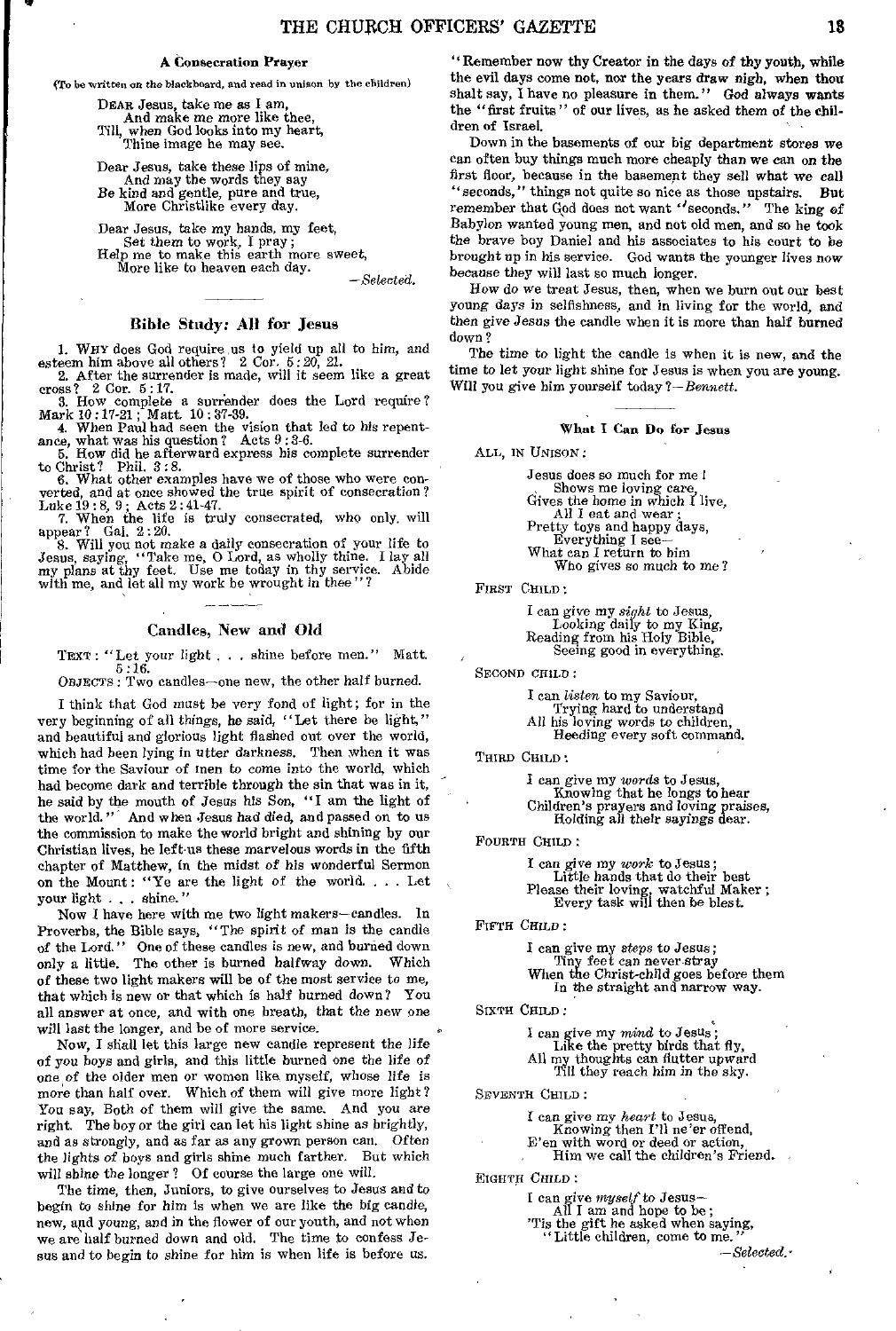# Programs for Week Ending December 22

THIS is a month of five Sabbaths, and in harmony with our regular plan, one meeting is left open, giving opportu-nity for the exercise of originality on the part of the program committee. At this gladdest season of the year, you will no doubt wish to prepare something especially good for the meeting. Recitations and special songs are always enjoyed-A practical demonstration, given in dialogue form, illustrat-

ing the work that may be done in holding cottage meetings, selling our literature, or carrying forward other kinds of missionary work, would be very interesting, as well as help-<br>ful, if carefully planned and well executed for the leader, givinghim opportunity to commend, or to sug-gest that still more earnest work be done in the coming year. Will the society reach its Goal?

# Programs for Week Ending December 29

### Senior

Subject: *A New Leaf-What Shall the Record Be?* 

Motto: *"This one thing I do, forgetting those things which*  are behind, . . . *I press toward the mark."* 

1. Song Service : Songs of Praise. 2. Recitation : Old-Year Memories.

3. Talk by the Leader: A New Leaf. See "What Shall the Record Be ? " in the *Instructor* of December 18.

4. Bible Study : Conquering and to Conquer. 5. Special Song: White Leaves, No. 2, "Christ in , Song." 6. Five-minute Talk : The Real Meaning of the Morning Watch. See *Instructor* of December 18.

7. Margaret's Morning Watch. See Instructor of December 18.

8. Resolutions for the New Year: Sentence Testimonies.

9. Bible Year and Morning Watch Enrolment. 10. To Close : My New Year's Resolve, in unison.

### Junior

*Motto; "Old things* are *passed away; behold, all things are become new.* 

1. Songs of Joy and Gladness, followed by Sentence Prayers.

2, Talk by the Leader: Promise Seeds. 3. Recitation : The Little New Year.

4. Bible Study.

5. Story : Things That Spread. 6. Messages for the New Year. See Junior Leader's Note.

7. Witnessing for Jesus. 8. Repeat the Pledge in unison.

# Notes to the Leaders

SENIOR: Hope, courage, and a spirit of going forward<br>should characterize this closing meeting of the year. Have<br>Paul's good motto, "This One. Thing I Do," etc., written<br>upon the blackboard, and read in concert by the socie

rolment blanks on hand, and endeavor to enlist every one pres ent as a Morning Watch observer. If you do not have<br>blanks, slips of paper will do. Also aim to enrol as many as<br>possible for the Bible Year. Your enthusiasm, or lack of it,<br>will largely determine the results in this direc

to do yourself that which you ask your young people to do.<br>The paragraphs on "Victory" may be wover into the<br>Bible Study to excellent advantage.<br>In the talk, "A New Leaf," especially emphasize the<br>reading of the Bible as a

How does your society Goal stand ? Only two days more in which to reach it I Win, without fail.

JUNIOR: "Messages for the New Year" are to be little decorated cards, either made or purchased, upon each one of which is written a precious promise from the Bible. Place these cards in a box, and at the proper time have the Juniors come forward one at a time, take a card fr read aloud the verse written upon it.

The Bible study may be adapted from the Senior Study. Be sure to allow plenty of time for the preparation of all parts. on the program, especially for the memorizing of poems.

Have one of the Juniors who writes clearly place upon the board the acrostic "How to Have a Good New Year." Children enjoy doing things to help. Call special attention to the thoughts brought out in the acrostic.

V

# Bible Study : Conquering and to Conquer

1. A LIFE of victory is possible to the Christian. 1 Cor. 15 : 57.

2. We cannot conquer in ourselves. Rom. 7 :18.

3. Self must be crucified daily, and Jesus allowed to live the victorious life for us.  $1 \text{ Cor. } 15:31$ ; Gal.  $2:20$ .

4. We may be more than conquerors through him. Rom. 8: 37.

5. Victory does not mean that we shall at once attain perfection. 2 Peter 3 :18 ; Heb. 6 :1.

6. We are to grow in grace by the study of the Word. 1 Peter 2 ; 2.

7. This living Word will keep us from sin. Ps. 119:11 ; Eph. 6: 17.

*S.* Watchfulness and prayer are also necessary to victory over sin. Matt. *26 :41.* 

9. One must put his *will* on the side of Christ, and *resist*  Satan, in order to conquer. James 4 : 7.

10. If we choose to draw near to God, he also will draw near to us. James 4: 8.

11. Jesus is able to keep us from falling, and we are to look to him. Jude 24; Heb. 12:2.

12. The Christian's armor will be of great assistance in fighting the good fight against evil. Eph. 6 : 11-17.

13. But in addition to all else we must have *faith* in Jesus to be complete overcomers. 1 John 6:4.

14. To him that is an overcomer God has given great and precious promises. Rev. 3:5; 21:7.

15. Paul's motto is a good New Year's Resolve for every Missionary Volunteer. Phil. 8 : 13, 14.

### Victory

HE knows, he loves, he cares, -Nothing this truth can dim, -

And does the very best for those Who leave the choice with him.

THE perfect victory is to "put on the Lord Jesus Christ," and thus to triumph over oneself.

WHEN you can lovingly and patiently bear with any disorder, any irregularity, any unpunctuality, or any annoyancethat is *victory.* 

WHEN you are content with any food, any raiment, any climate, any society, any solitude, any interruption by the will of God-that *is victory.* 

WHEN you can stand face to face with waste, folly, ex-travagance, spiritual insensibility, and endure it all as Jesus endured *it-that is victory.* 

WHEN you never care to refer to yourself in conversation or to record your own good works ; when you never *long* for commendation ; when you can truly love to be unknown-that *is victory.* 

WHEN your good is evil spoken of ; when your wishes are crossed, your taste offended, your advice disregarded, your opinions ridiculed, and you take it all inpatient ,loving silence -that is victory.

WHEN you are forgotten or neglected, or purposely set at naught, and you smile, *inwardly* glorifying in the insult or the oversight, because thereby counted worthy to suffer for Christ-that Is *victory. -Selected.* 

Junior Acrostic: How to Have a Good New Year

N-ever hurt another's feelings E-vade evil W-ork with a will

Y-field not to temptation

E-ver speak the truth A-lways be kind

R-eady to hear what our parents say.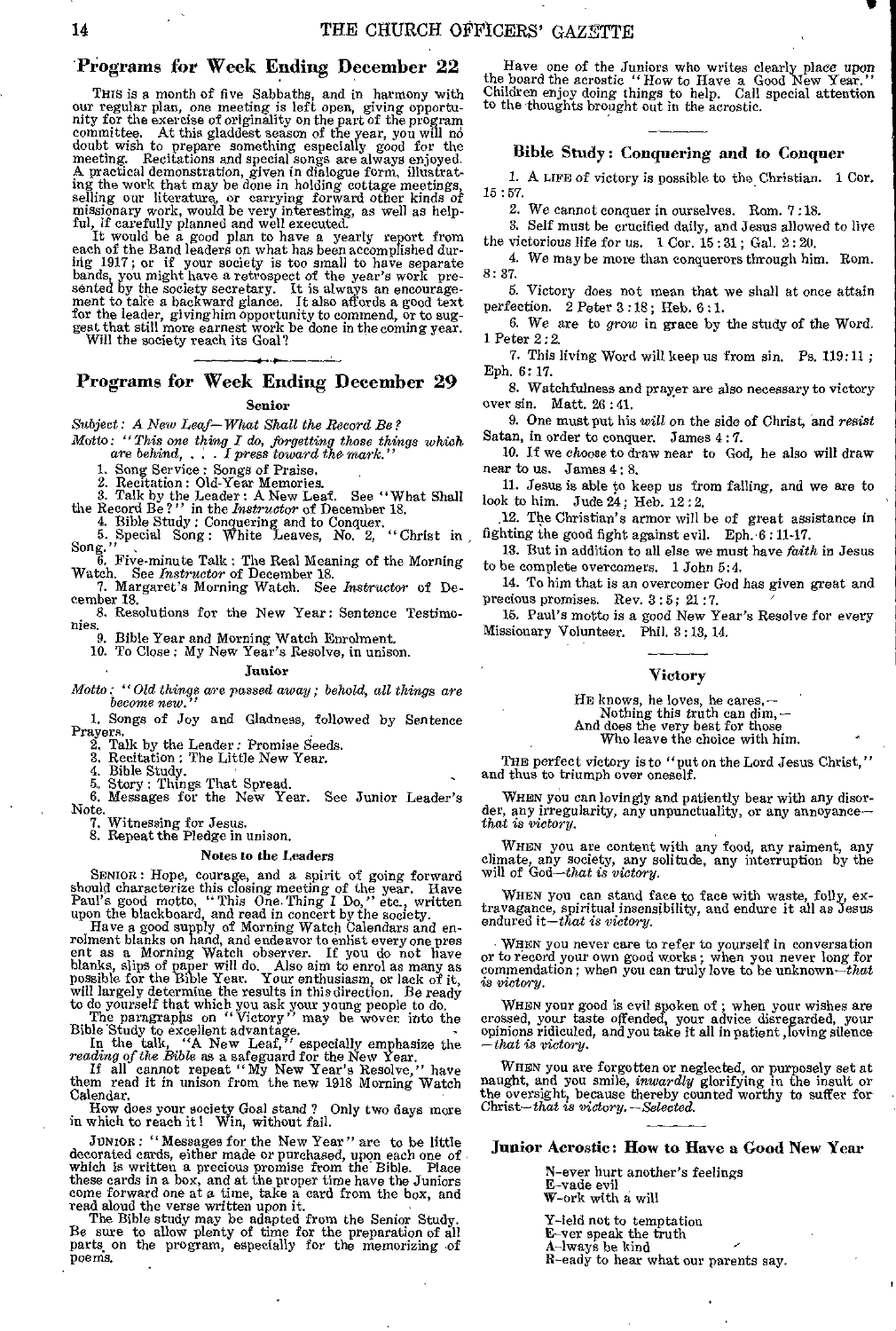### Old.Year Memories

LET us forget the things that vexed and tried us, The worrying things that caused our souls to fret ; The hopes that, cherished *long,* were still denied us, Let us forget.

Let us *forget* the little slights that pained us, The greater wrongs that rankle sometimes yet ; The pride with which some lofty one disdained us, Let us forget.

Let us forget our brother's fault and failing, The yielding to temptations that beset, That he, perchance, though grief be unavailing,

Cannot forget.

But blessings manifold, past all deserving, Kind words and helpful deeds, a countless throng, The fault o'ercome, the rectitude unswerving,

Let us remember long.

The sacrifice of love, the generous giving, When friends were few, the handclasp warm and strong,<br>The fragrance of each life of holy living,

Let us remember long.

Whatever things were good and true and gracious, Whate'er of right has triumphed *over* wrong, What love of God or man has rendered precious, Let us remember long.

So, pondering well the lessons it has taught us, We tenderly may bid the year "Good-by," Holding in memory the good it brought us, Letting the evil die.

*—Susan E. Gammon.* 

### The Little New Year

JUST at the stroke *of* midnight, When the snow lies white on the hill,

The bells ring out from the steeple, And the people cheer with a will;

Town and village are eager;

The little hamlets are gay;<br>For the Old Year is departing,<br>And the New Year comes today.

Sweet as a child that wakens And holds out dimpled hands,

The Little Year is standing,. A sheaf of *gifts* in his hands.

His hours are all unspotted;

His days have never a stain ; He comes with summer and winter,

With the sun, the dew, and the rain !

What greetings Leal and loving, What gifts have we in store, To make this new year fruitful

As never was year before ?

Shall we help our toiling- brothers In the grace of the fleeting days? Shall we work in the sight of the Master, And fill the world with praise?

Since Yesterday's place is *vacant,* 

And Tomorrow is not here,

Shall we crown Today with duty, As we meet you, Little Year?

And thus shall our hearts be happy, And a bit of heaven's own blue,

In the rose-time and the frost-time, Come to our lives with you.

*—Margaret E. Sangster.* 

### Promise Seeds

HERE, boys and girls, are three seeds. They are very different, you see, in size and shape. They cannot talk, and yet to me they seem to speak, and each one of them seems to make a promise. This little black one promises me that it will become a beautiful morning-glory, hung thick with brilliant flowers. This large yellow seed makes the promise of a sturdy green cornstalk, bearing stoutly many wellfilled ears. And this round brown seed has in it the promise of fragrance and beautiful color and dainty shape, for it is the seed of a sweet pea.

You can hear these promises as well *as I* can, now that I tell you what these seeds are; but; after all, what would become of these promises if I should lay these seeds on some

shelf ? You know, all of you, that the promises would soon be dead promises. The only way to make these seed promises amount to anything is to put the seeds in the ground, where rain can fall upon them, and the sun can shine on them, and the soil can feed them.

At the beginning of this year I am sure all of you wish to make some good promises to the dear Saviour *who* has made so many rich promises to you. But are these promise seeds of yours going to be laid on the shelf ? I think you will all want to plant them. You can do it. You must put them in the soil of a faithful character. You must fertilize them with many prayers, and the daily study of God's Word. You must pour upon them the strong rains of determination, and you must shed upon them the warm sunlight of faith and hope. And if you do these *things,* these promise seeds of yours will be sure to grow, and bring forth rich fruit through all the months of this year. —Adapted.

### Things That Spread

"On, look how it spreads !" cried 'Ruth, watching Serkey trying to mop *up* a great blot of ink that Benny had dropped on the snowy tablecloth.

"That's not the only thing that spreads," snapped Serkey, vexed at being hindered in her work. "Children's ' naughty' spreads, too, *making* everybody around a deal of trouble." Then, jerking the blinds down, she whisked out of the room, *leaving* Ruth alone in the darkness.

Through a tiny crack in the dark shade a little sunbeam struggled in on the floor at the other side of the room, its brightness spreading through the threads of the carpet, leaving a streak of sunshine much wider and brighter than where it entered.

"Sunshine spreads, too," said Ruth, "and kindness." Then she hummed softly-

" Let us gather up the sunbeams, Lying all around our path."

"Lots of other things spread besides ink and naughtiness,"<br>Ruth said aloud; and then following Serkey into the hot<br>kitchen, she heard her grunnle:<br>""Everything spreads for me-especially work; and there<br>are the berries to

The day was hot, and Serkey was tired and cross, so taking the basket out of her hand, Ruth said, "Let me pick the berries, Serkey; I love to hunt them hiding among the leaves," and before Serkey could object she was gone. she was back with the tempting berries, and as she capped them on the wide, cool porch, she overheard Serkey telling Sarah about her sister's sick baby, and that she had been rushing all afternoon, so she could get the doctor's medicine

down to the child before supper time.<br>"But now I can't, and the poor dear is in sore need of it,"

she sighed.<br>
"Let me go, Serkey," begged Ruth, brightly. "I know<br>
where Tommy's mother lives, and I can skip down in no time."<br>
"Mamma may think the walk too long," objected Serkey.<br>
"I'm sure she won't," insisted Ruth; "s

help people, and I just love babies." You sure do, lambie," agreed Serkey. "You are one comfort, truly, and the 'happy' keeps spreading all the time, wherever you are."

Just then Brother Benny came up the walk, pushing baby's

gocart before him and grumbling : "Here I've been wheeling this cross youngster 'about for a solid hour, and he won't go to sleep. I feel like spanking

him good, the little rascal."<br>
"Poor little Teddy!" said Ruth. "He is sick, and it is<br>
so hot, and then he misses mamma, dear."<br>
"Nothing alls him but real crossness," said Benny.<br>
"O Benny, dear, don't say that," begged

lips. " Thanks to your kindness, Benny, mamma's head *is*  almost well," said mother, when she took her place at the

table that evening. "It was Ruth who coaxed baby to sleep, mamma," replied Benny. "I couldn't do anything with him. She must be a fairy, I think."

"It was just the 'happy ' spreading, " said Ruth, and then she told them the story of the spreading of the ink and the sunshine. *—Olive Plants.*